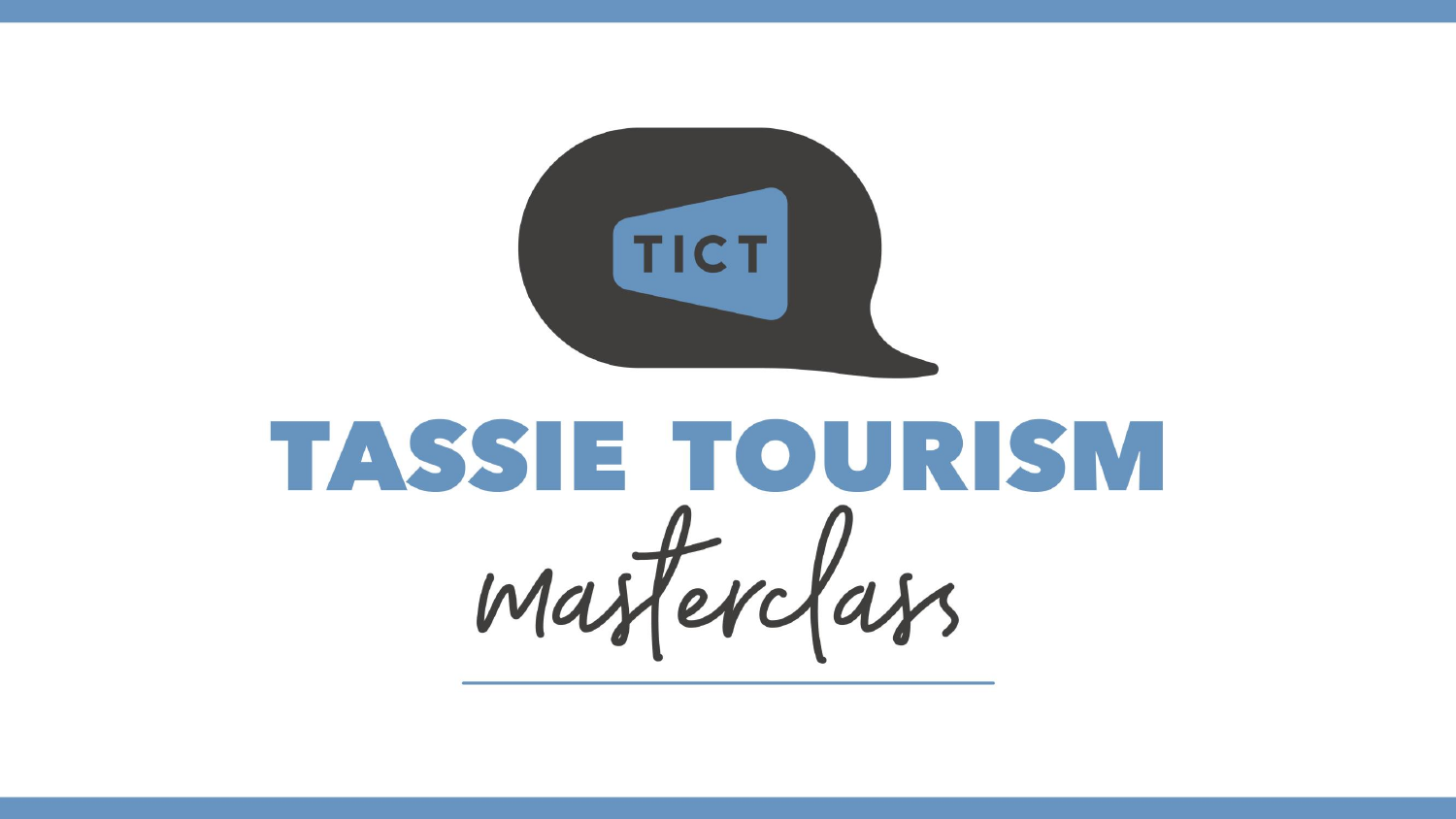

WEEK 5: TRADITIONAL AND DIGITAL MARKETING Presented by Sam Denmead Maximising value from your marketing spend, social media and online presence



**Quality**<br>**Tourism** 

**Accredited**<br>Business

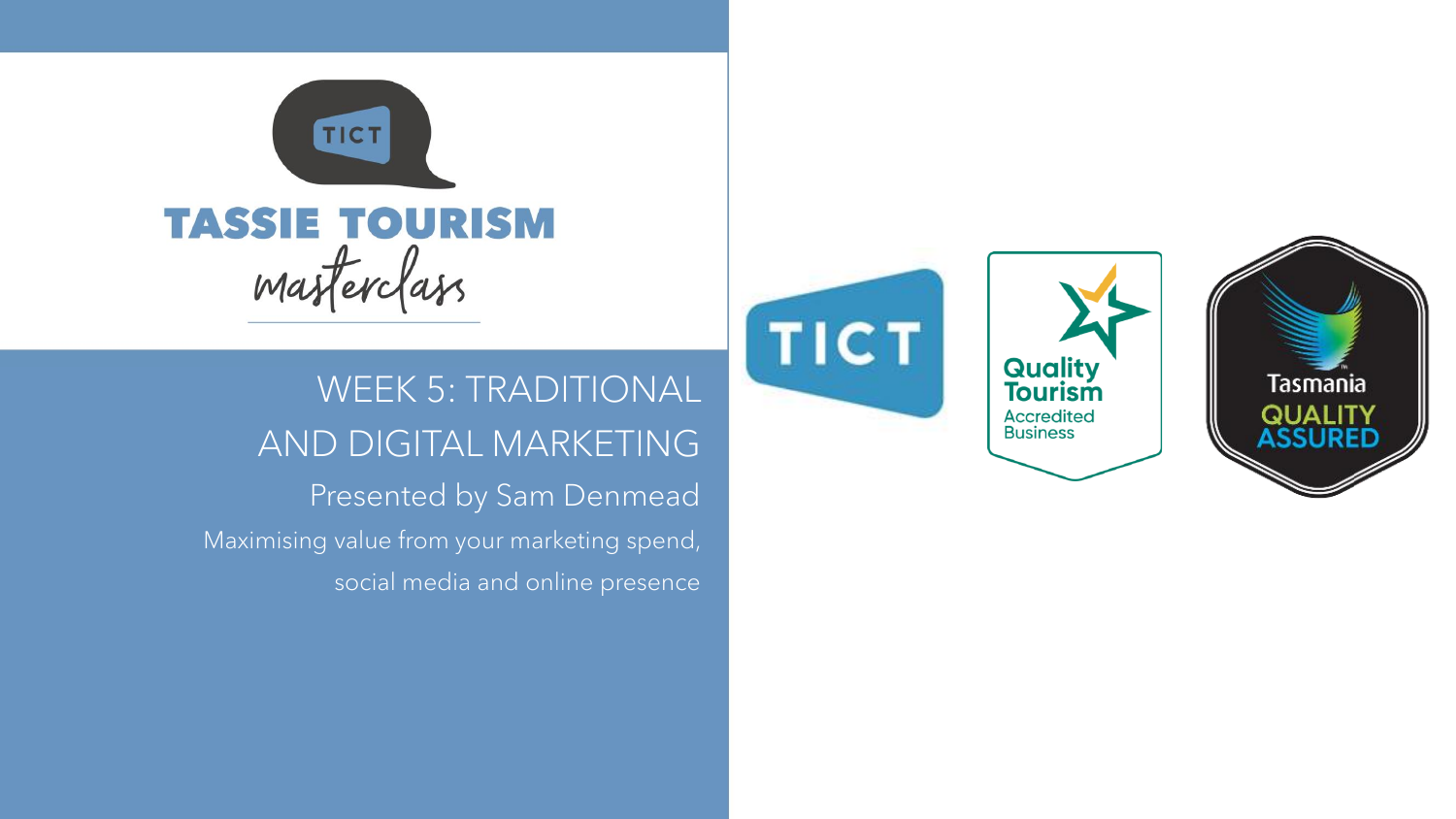Most people can't or don't calculate the ROI on their marketing investment.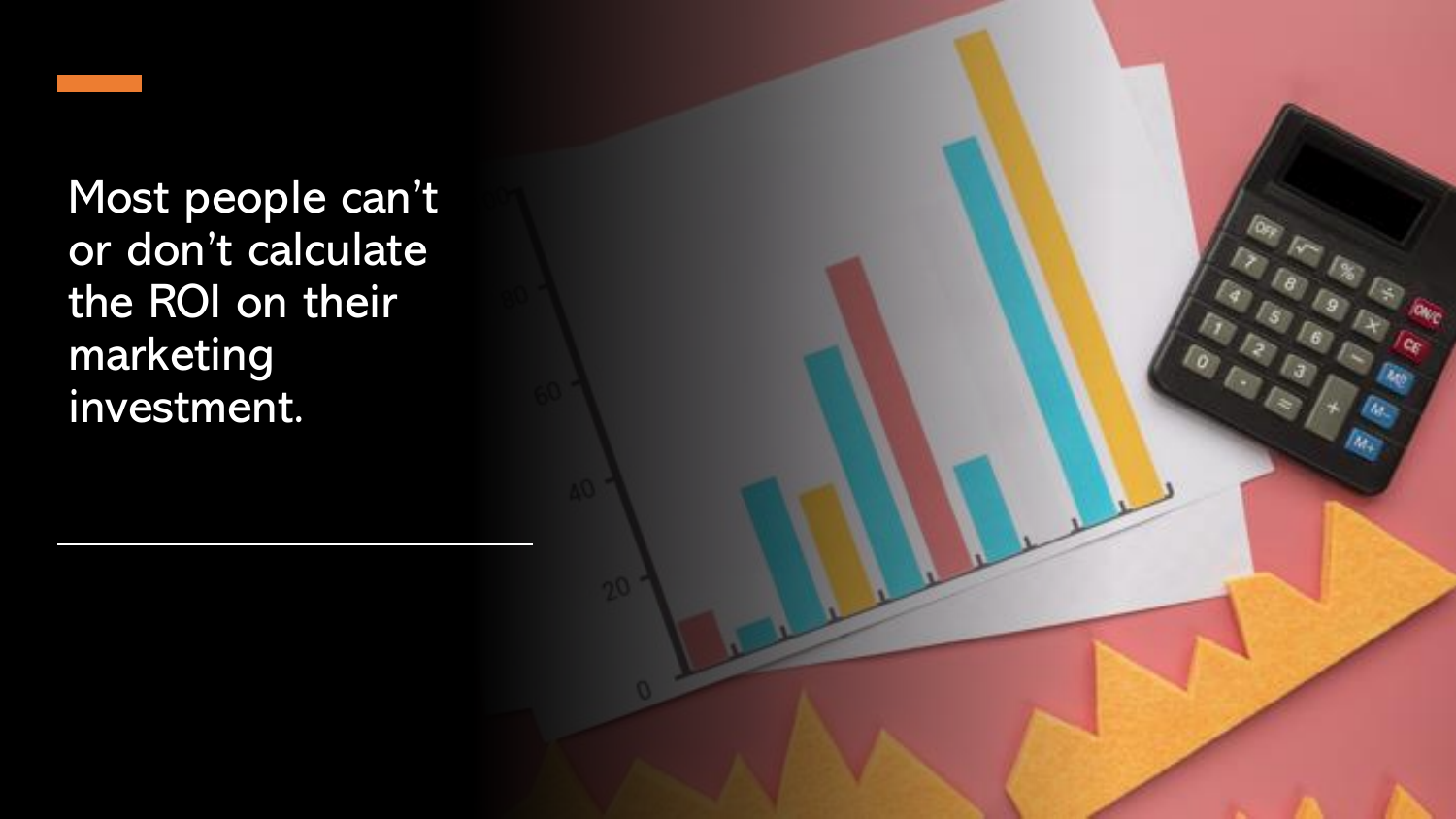## ROI

Marketing decisions are usually based on how you can get the best bang for your buck – otherwise known as the best return on your marketing investment.

ROI = return on investment. The amount of money gained or lost from an investment in marketing activities

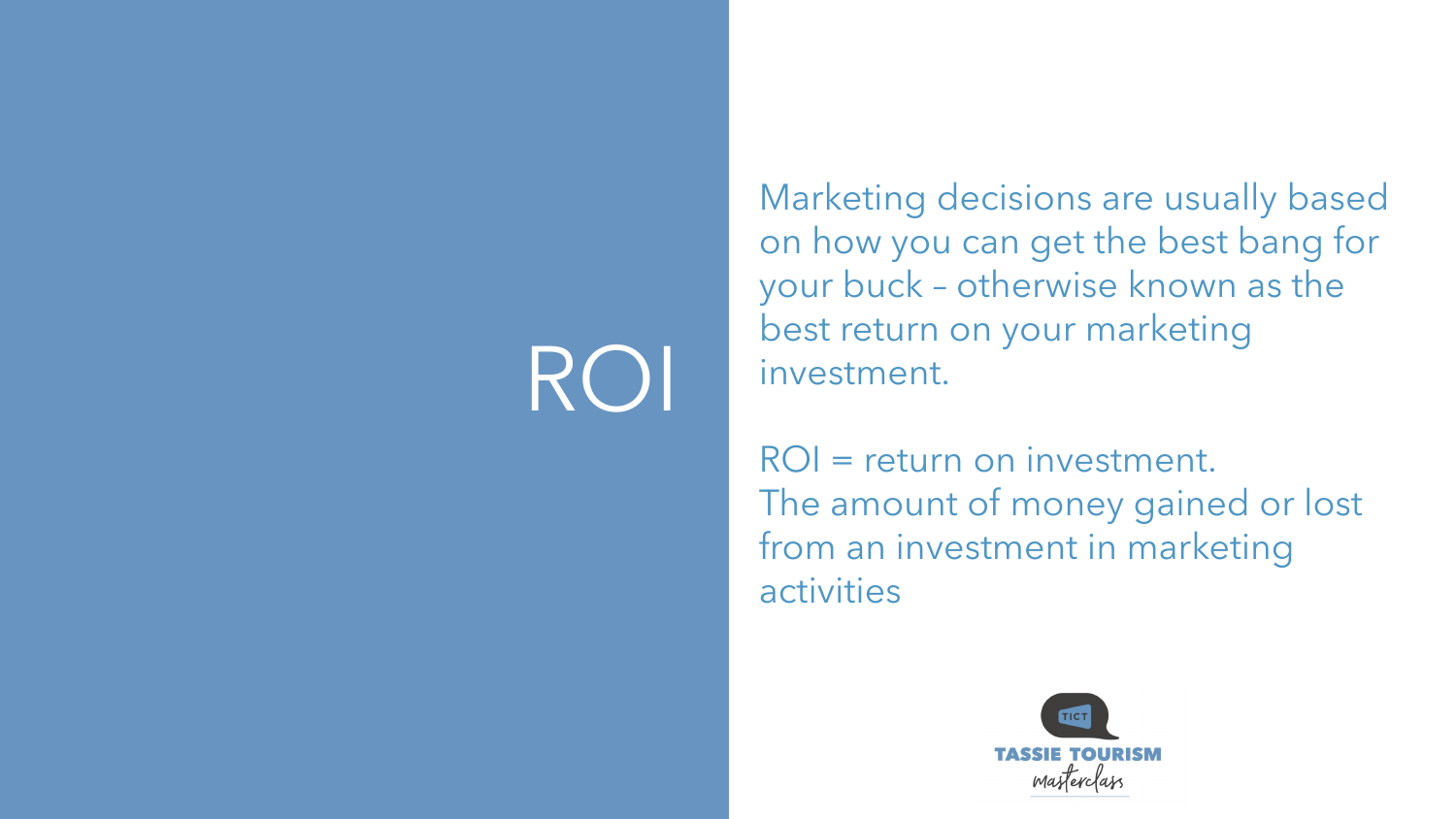## Calculating ROI





**ROI** 

Marketing investment

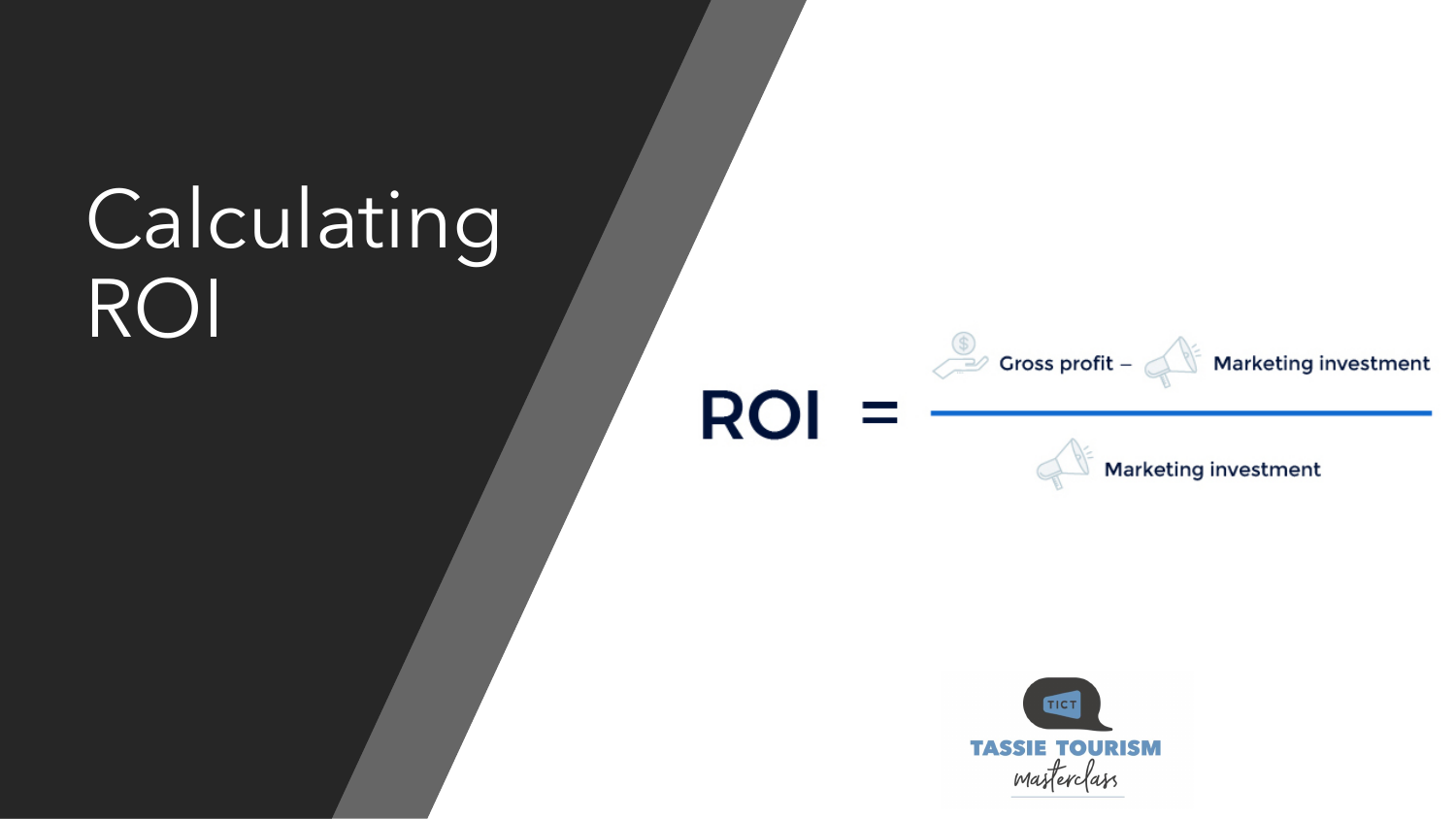

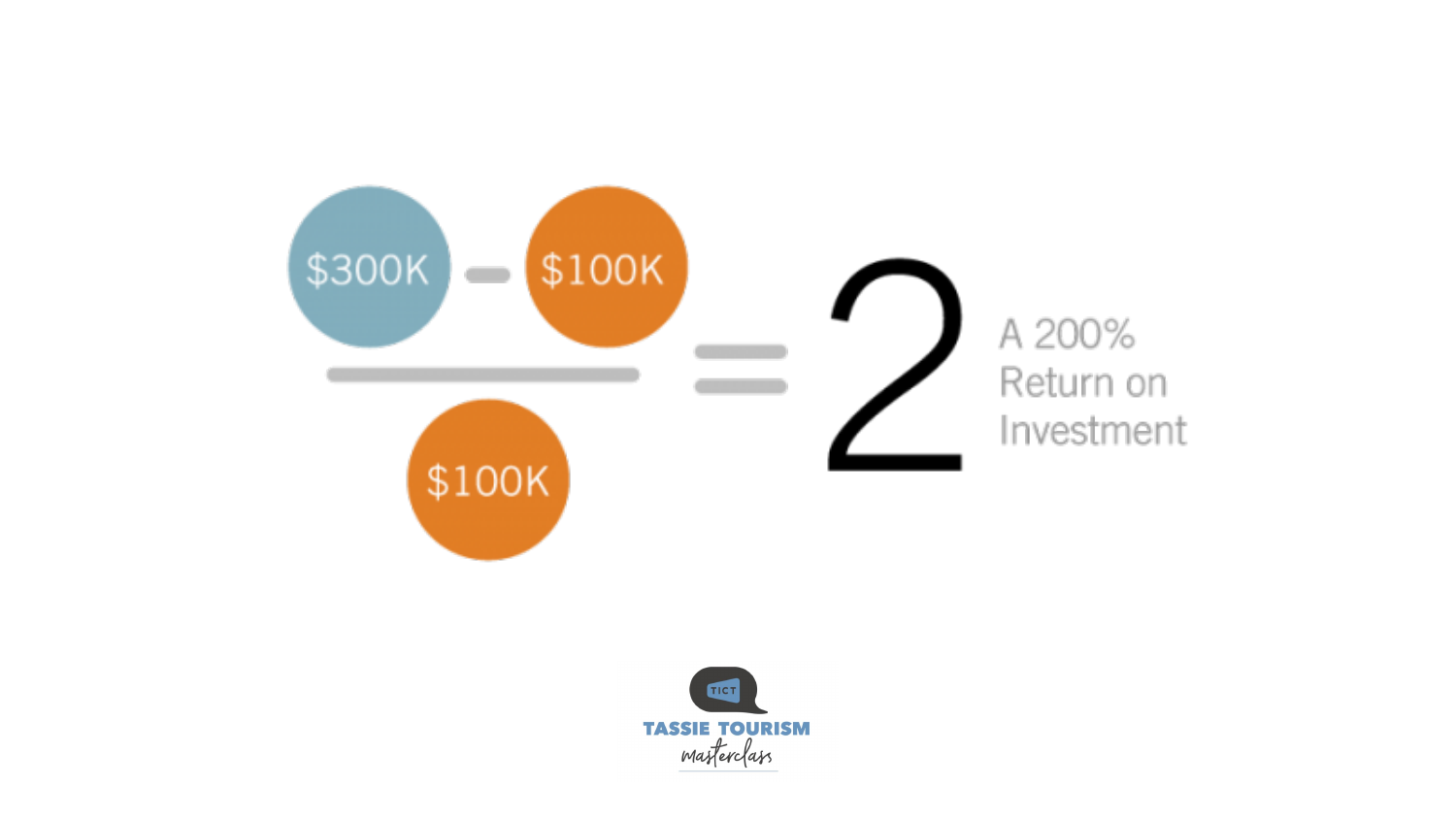## CALCULATING ROI INCLUDING THE 3 T'S

The calculation gets a little more complicated as you need to take account more than just additional revenue.

- Tax
- Time
- Transaction cost

#### But also:

- inflation
- opportunity cost
- sales growth

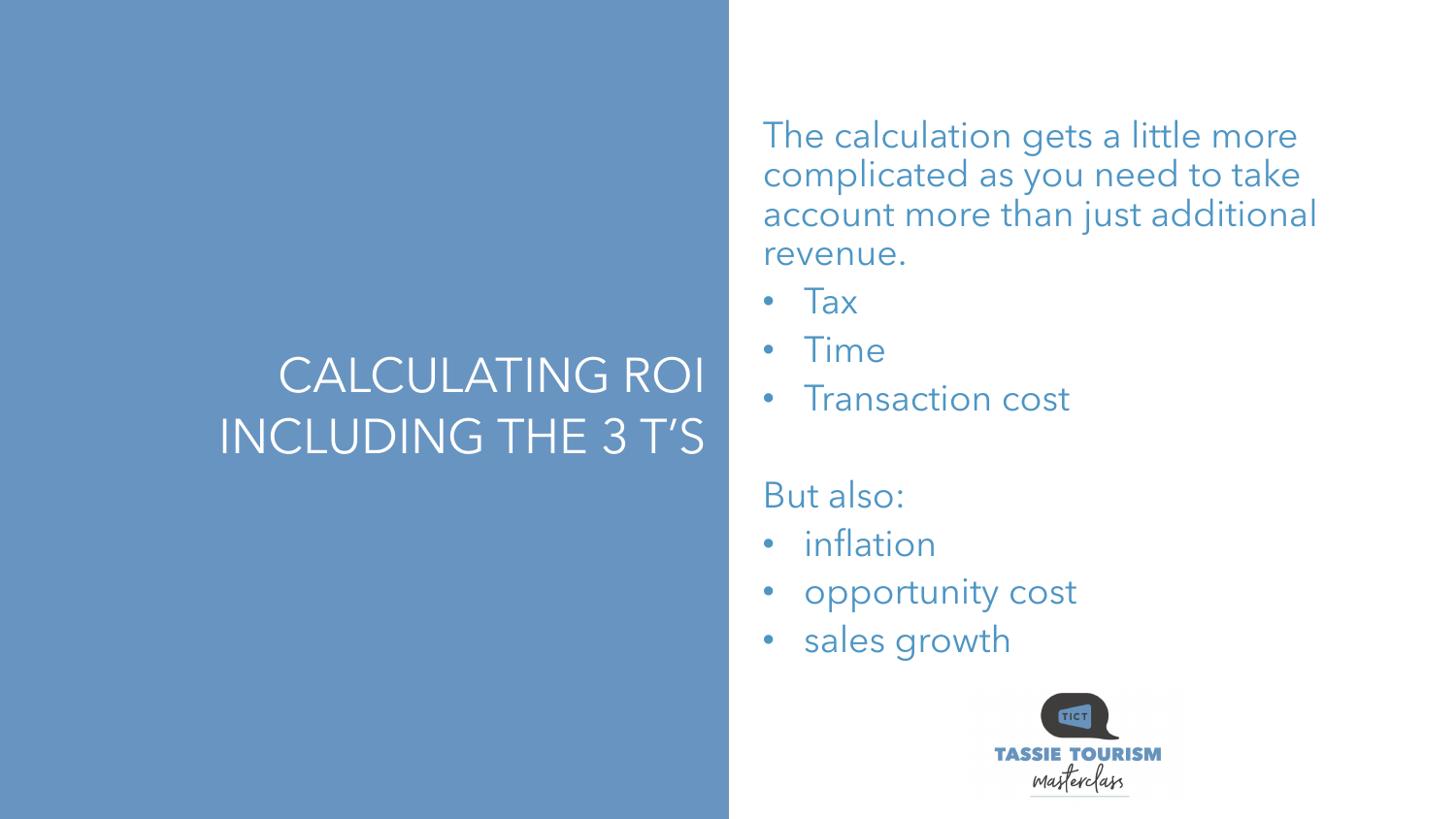## BEFORE WE GO ON A SPENDING SPREE

Having a budget is important in any business and is an essential component of every marketing plan.

Knowing where to spend it and how to measure it is key.

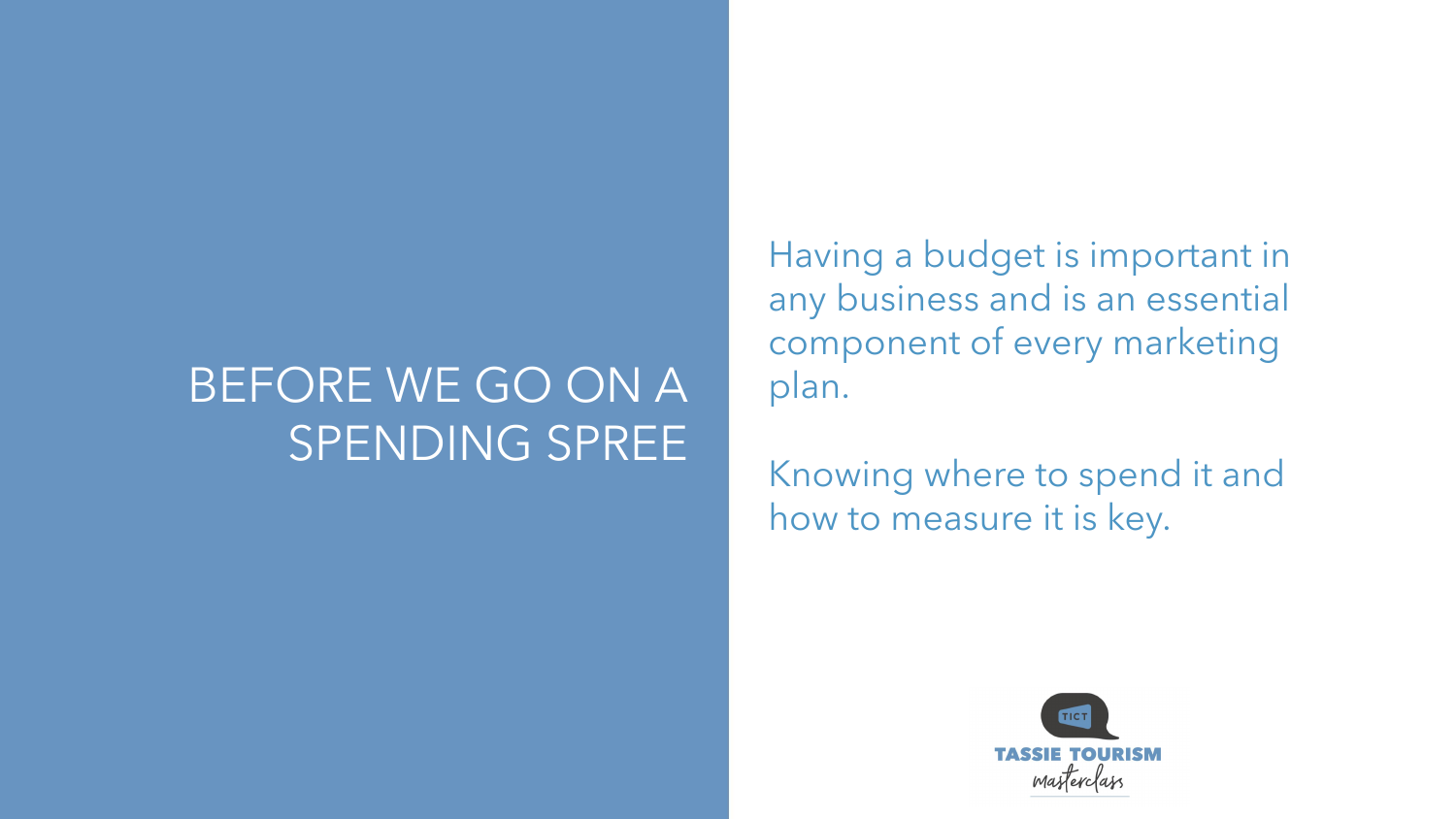## SETTING THE FOUNDATIONS

Before we make decisions about spending money to help make money, we need to ensure we have the foundations right.

1. Be clear what your business is, why you're doing it and what you offer 2. Have clearly defined ideal customer 3. Manage a finely balanced marketing mix where all the elements are working together

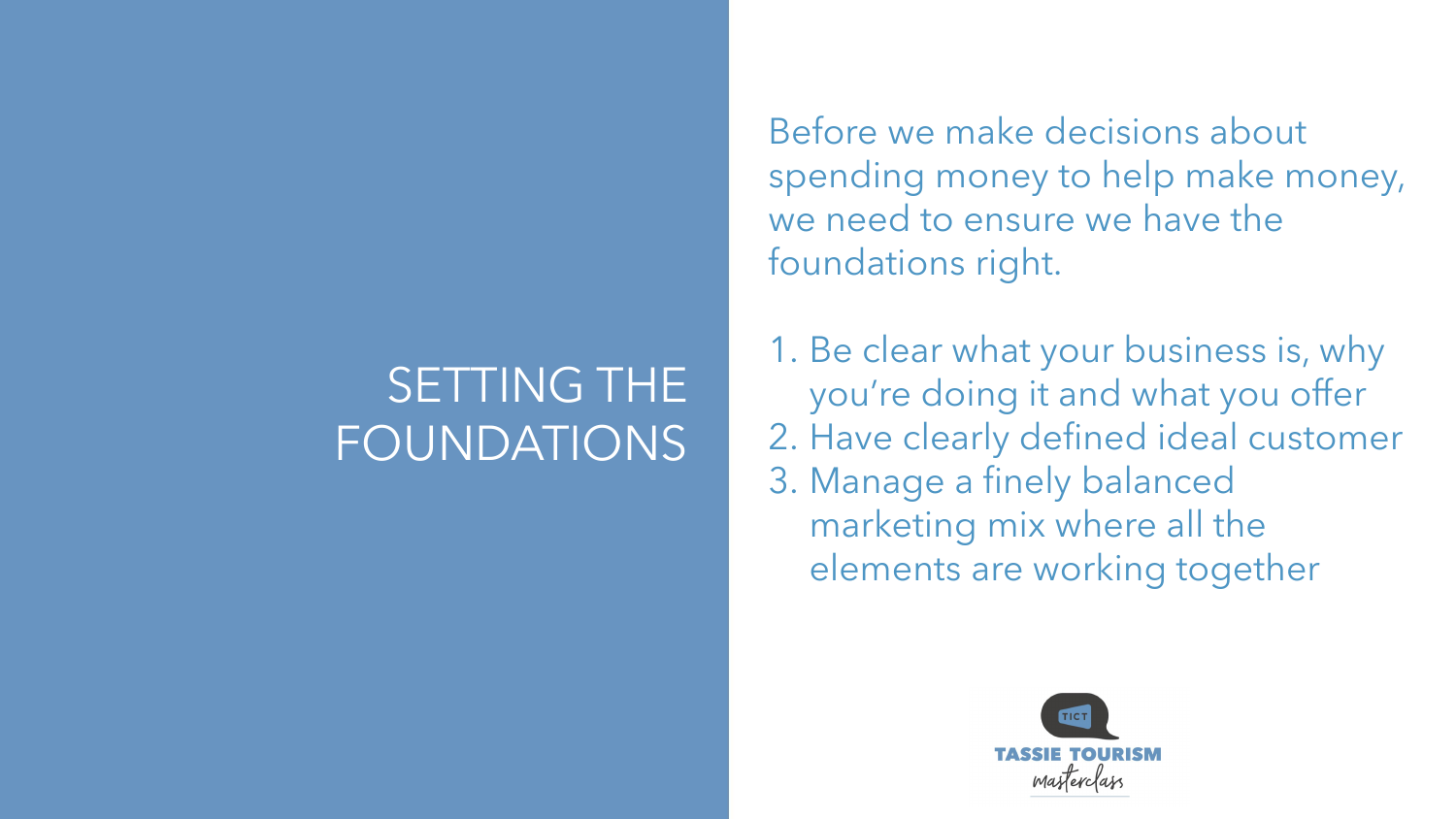#### THE MODERN MARKETING MIX



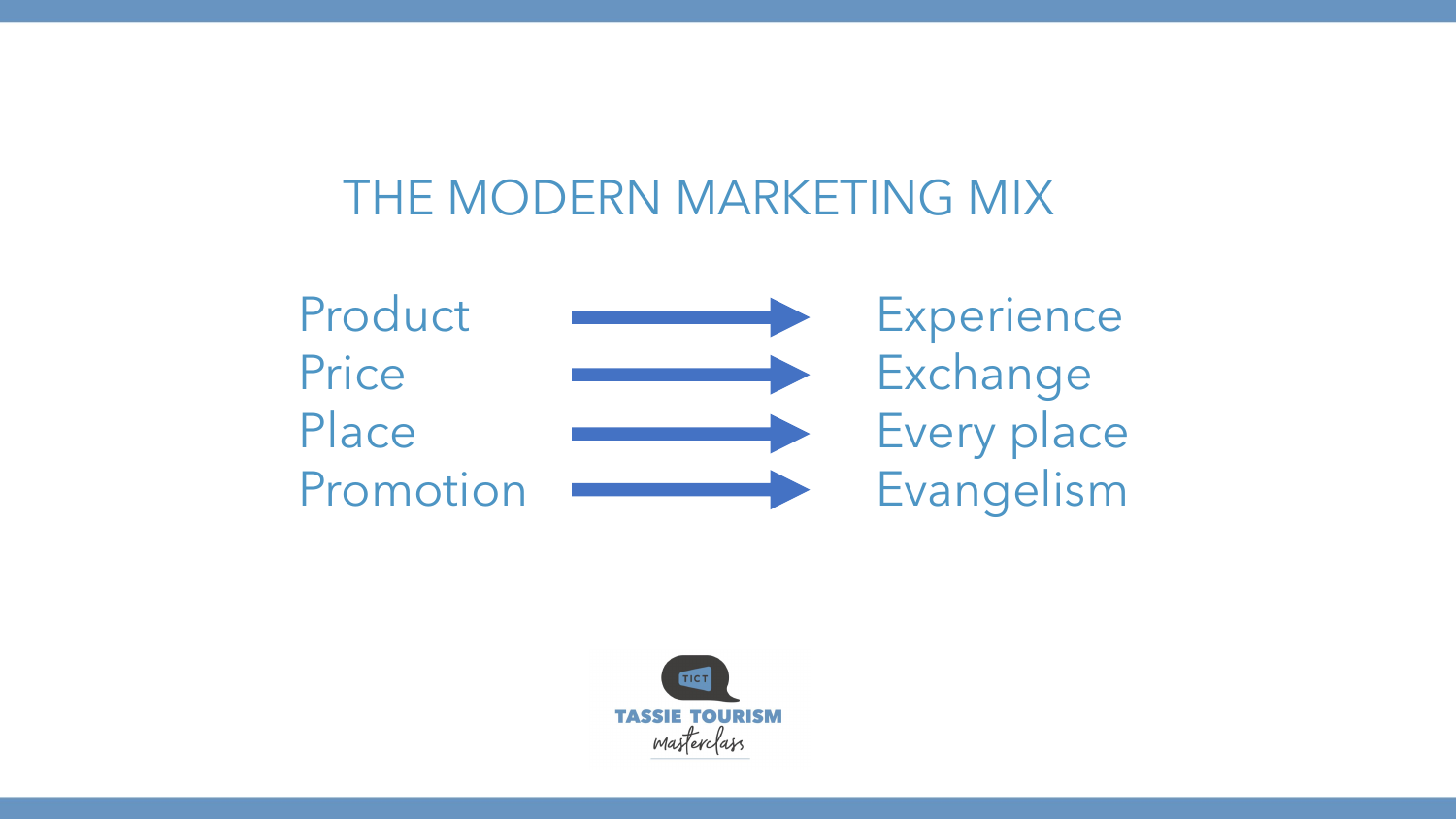## SETY YOUR OBJECTIVES

## **Hard metrics we can easily measure:**

- Sales
- Visitation
- Average spend
- Engagement
- Leads
- Repeat



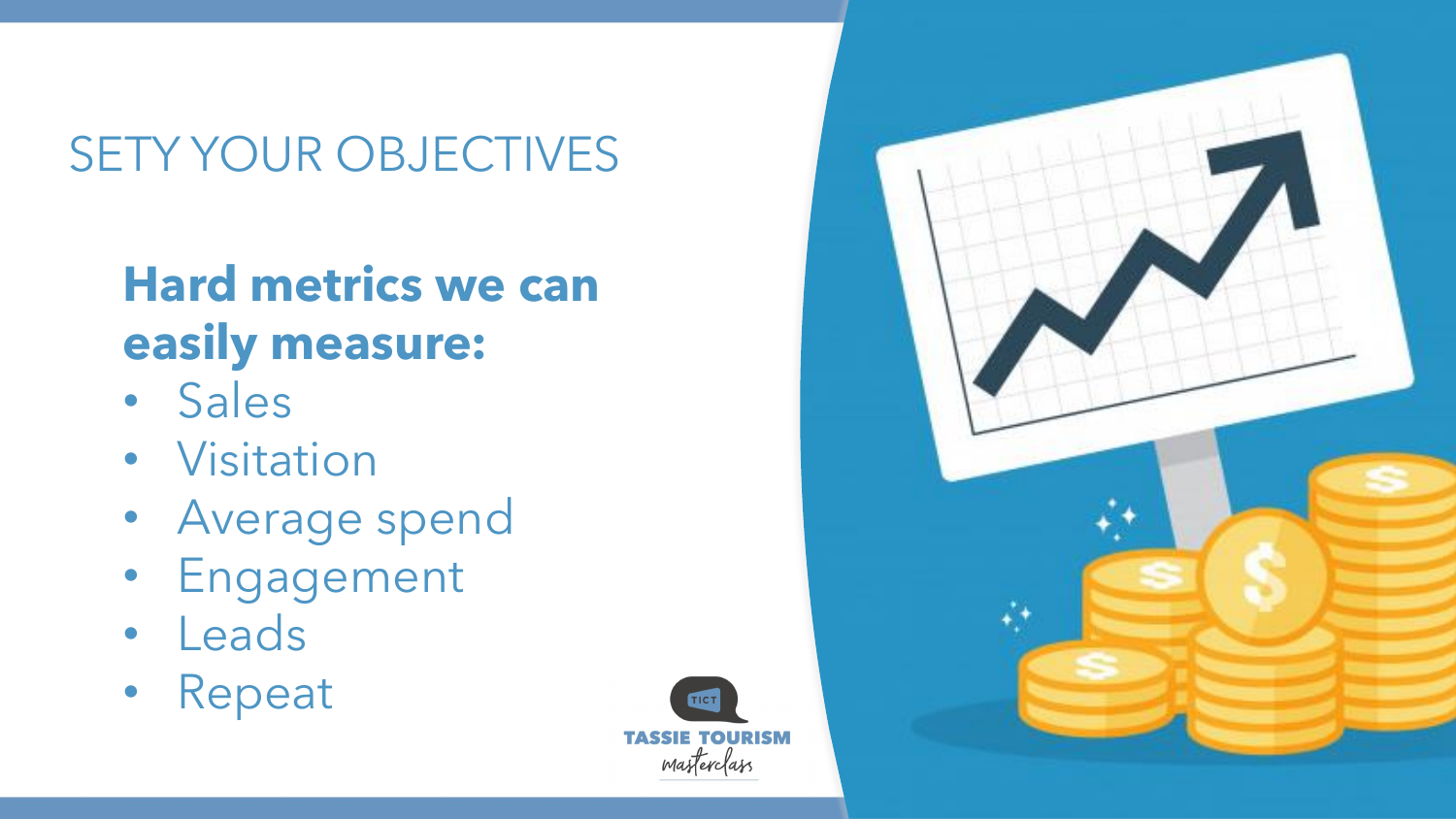## DIFFICULT TO **MEASURE**

## **Soft metrics**

- Brand awareness
- Loyalty
- Perception
- Preference
- Motivation
- Share of voice

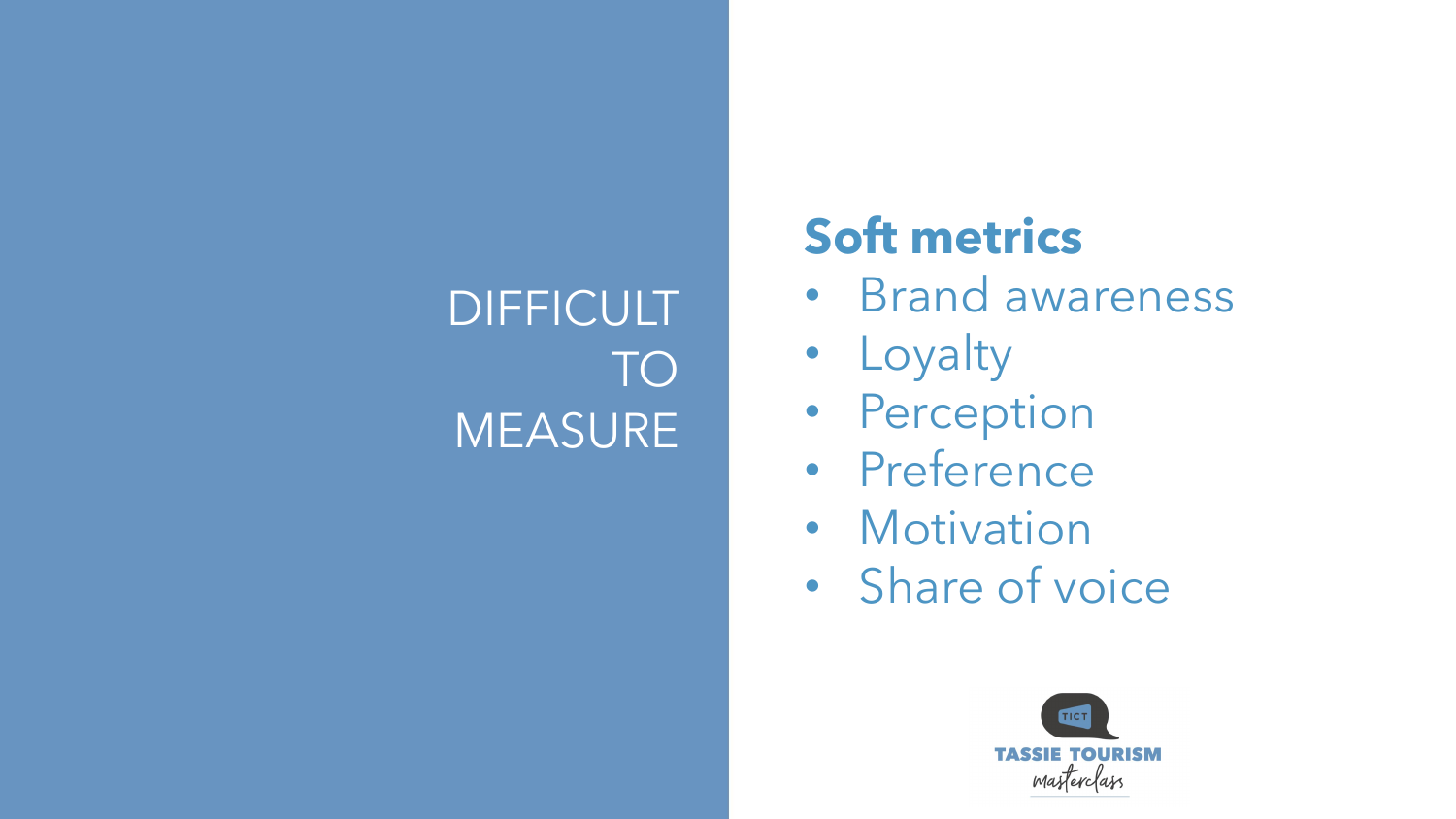

Eg. To build a database of leads to 1000 by end of 2020 Eg. To generate \$1000 of new package sales within 7 days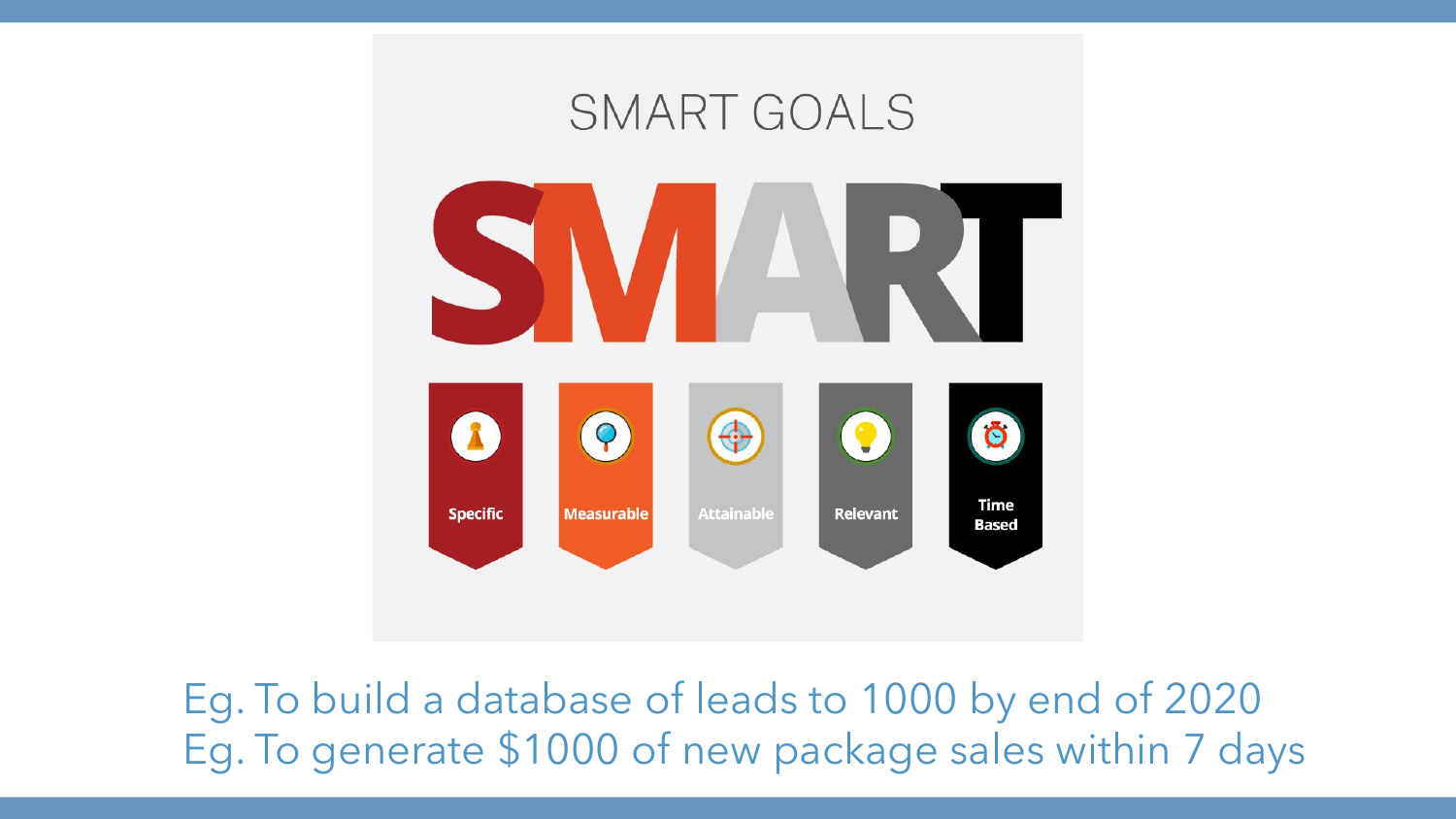## TRADITIONAL V DIGITAL

It's a debate as old as time, and the subject will continue to be debated for many years to come.

But there's a time and a place for both in your marketing strategy.

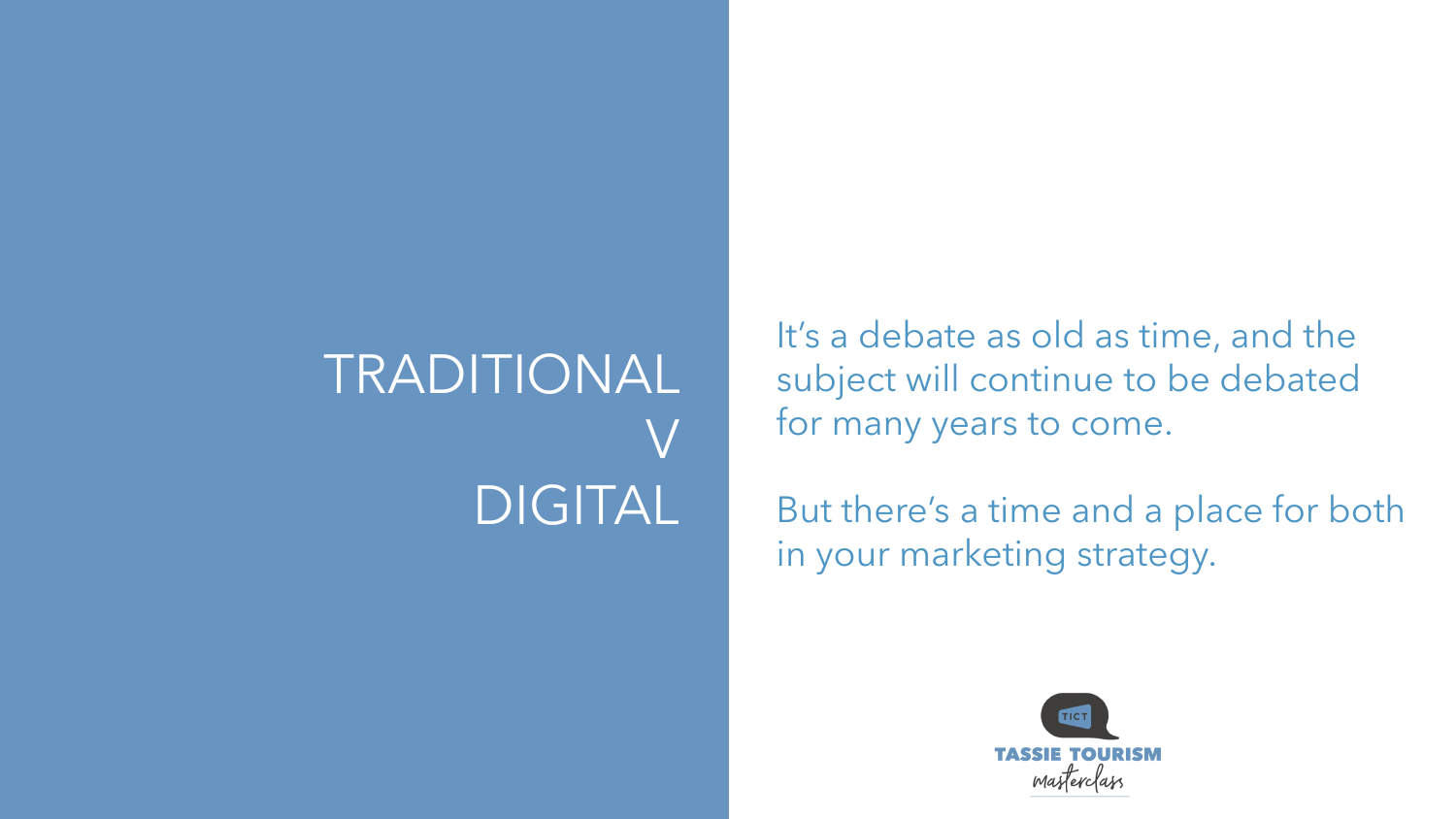# TRADITIONAL

## DIGITAL

- Print
- Radio
- TV
- PR
- Direct mail
- Outdoor
- Personal selling

冊

H

 $n_{\text{F}}$ 

**You Tube** 

- Blog
- Video
- Mobile
- PPC
- SEO
- Social media
- Online ads
- Email
- Retargetting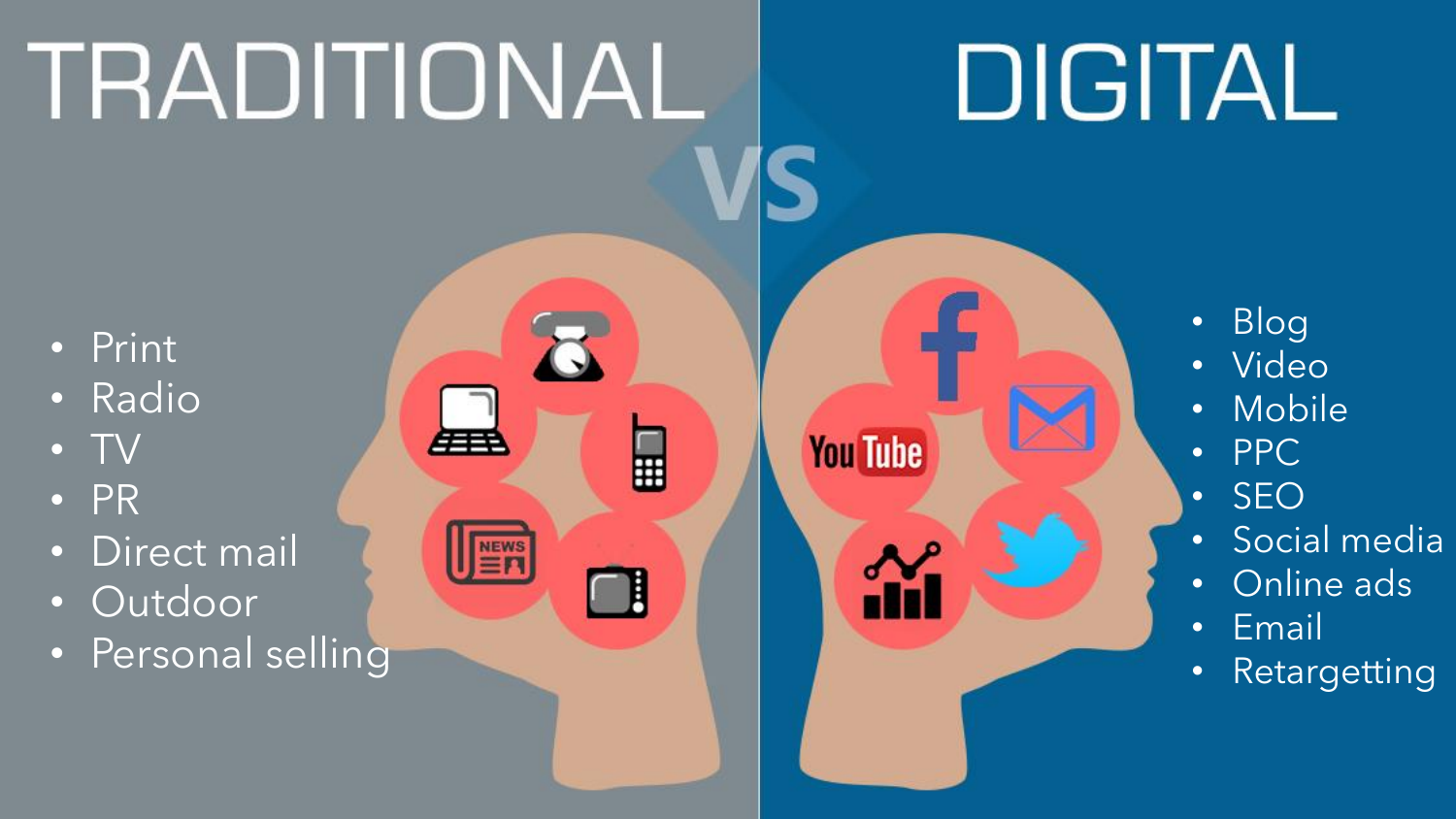## A CLOSER LOOK AT SOME SELECT MARKETING ACTIVITIES

- Traditional
- Social media
- Influencers
- SEO

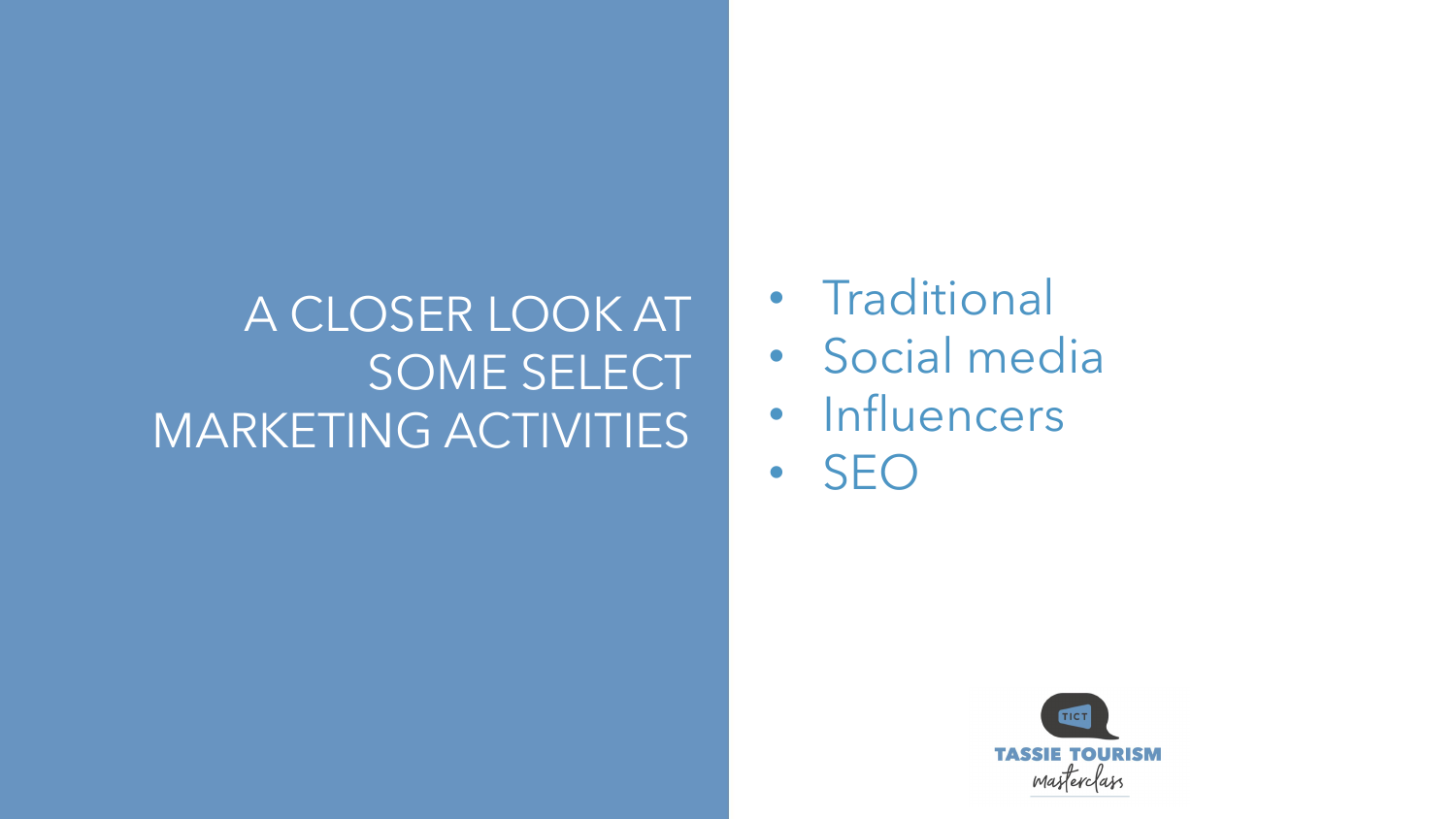#### TRADITIONAL

There's still a strong case for using one or more forms of traditional marketing activities.

It's all about knowing your customers and they way they behave.

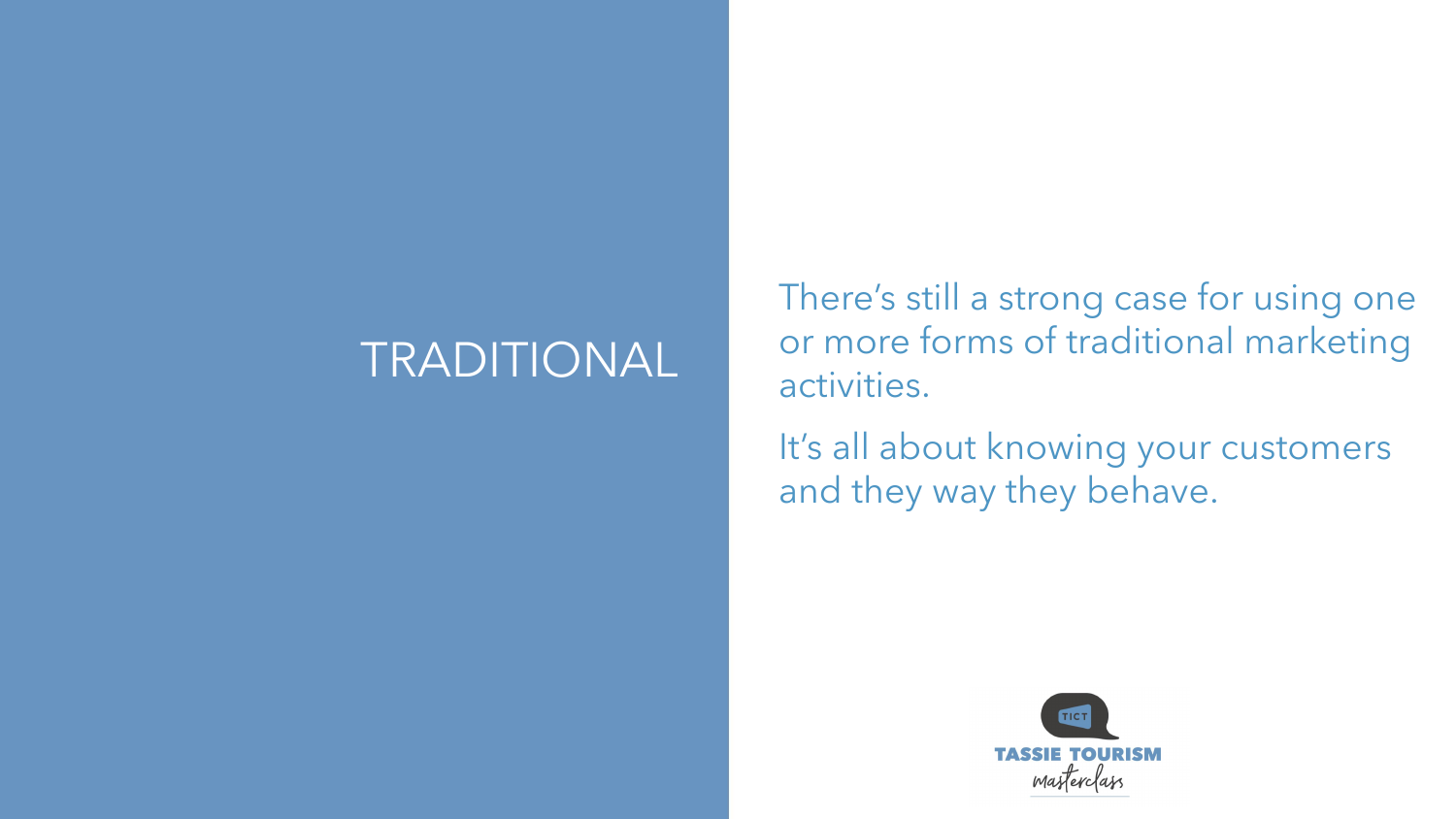#### ADVANTAGES AND DISADVANTAGES OF TRADITIONAL MARKETING

#### **Advantages**

- Some people just aren't online
- Some people read every word of a print publication
- People do sometimes look up from their screens
- People listen to radio
- Doesn't depend on an internet connection
- Seen by more than one person

#### **Disadvantages**

- Expensive
- Hard to measure
- Hard to target
- Can't adjust or change easily
- Fewer people buying printed
- Fewer people watching free to air tv
- Wastage of printed material unread or unused

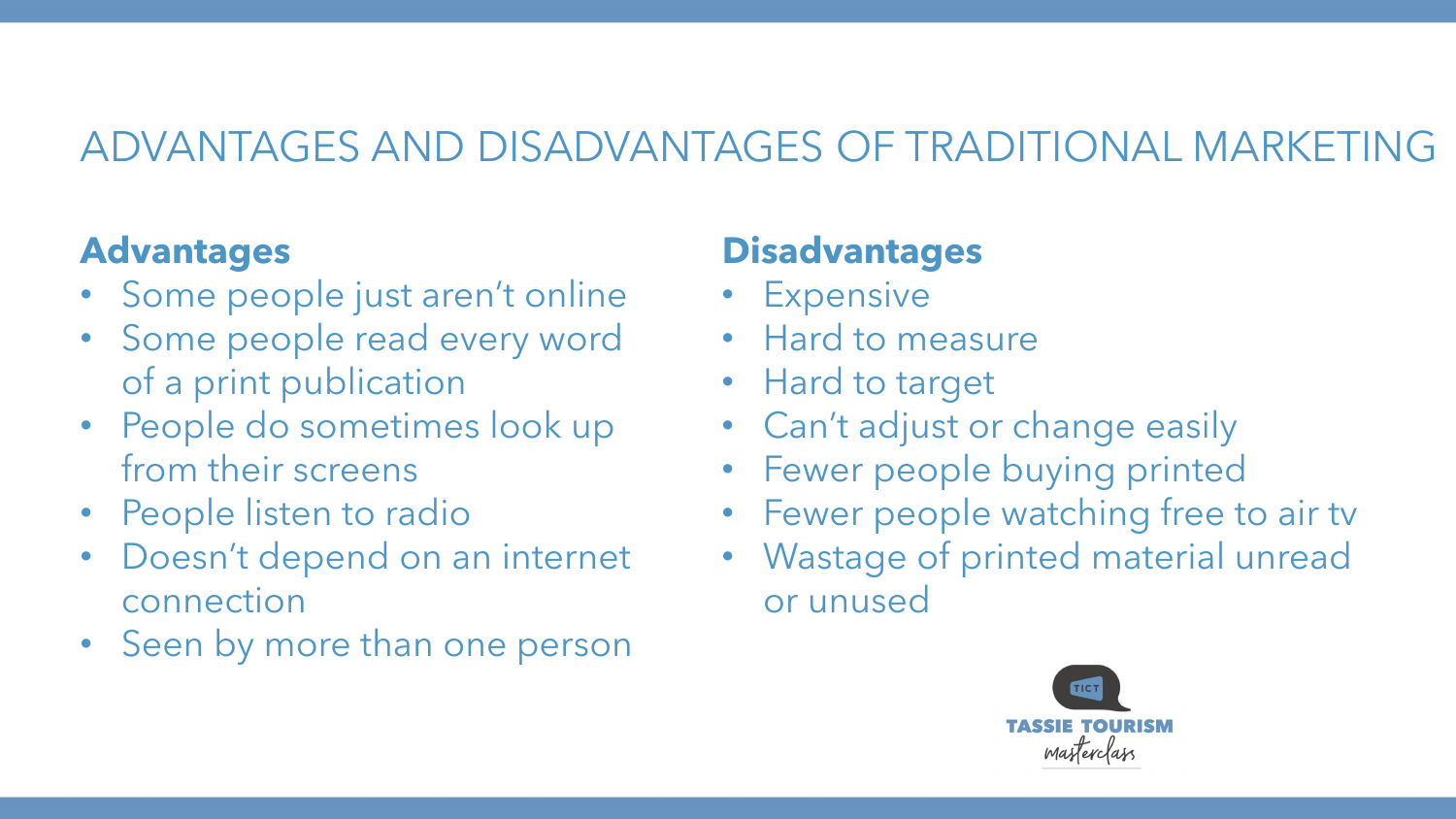#### SOCIAL MEDIA

Three things to remember:

1. Create products and services that compel social activity

2. Social media success does not guarantee business success

3. Social media pages should never replace a website

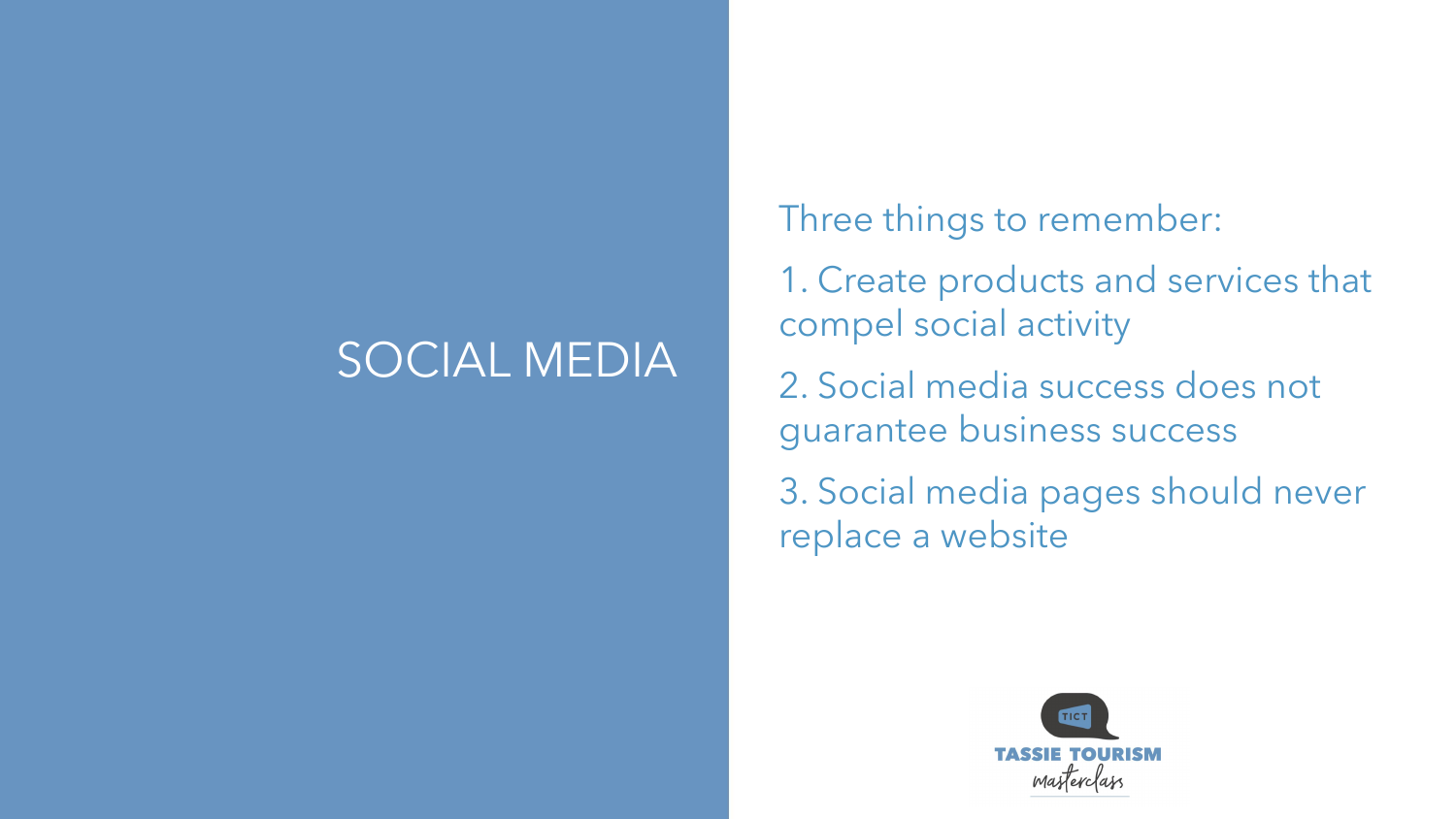## SOCIAL MEDIA MEASUREMENT

#### **Social media is not about sales**

- Focus on engagement
- Building audience
- Goodwill
- Sharing
- Perception

#### **What to measure**

- Conversation Rate: # Audience comments (or replies) per post
- Amplification Rate: # Shares per Facebook post
- Applause Rate: # of Likes per Post

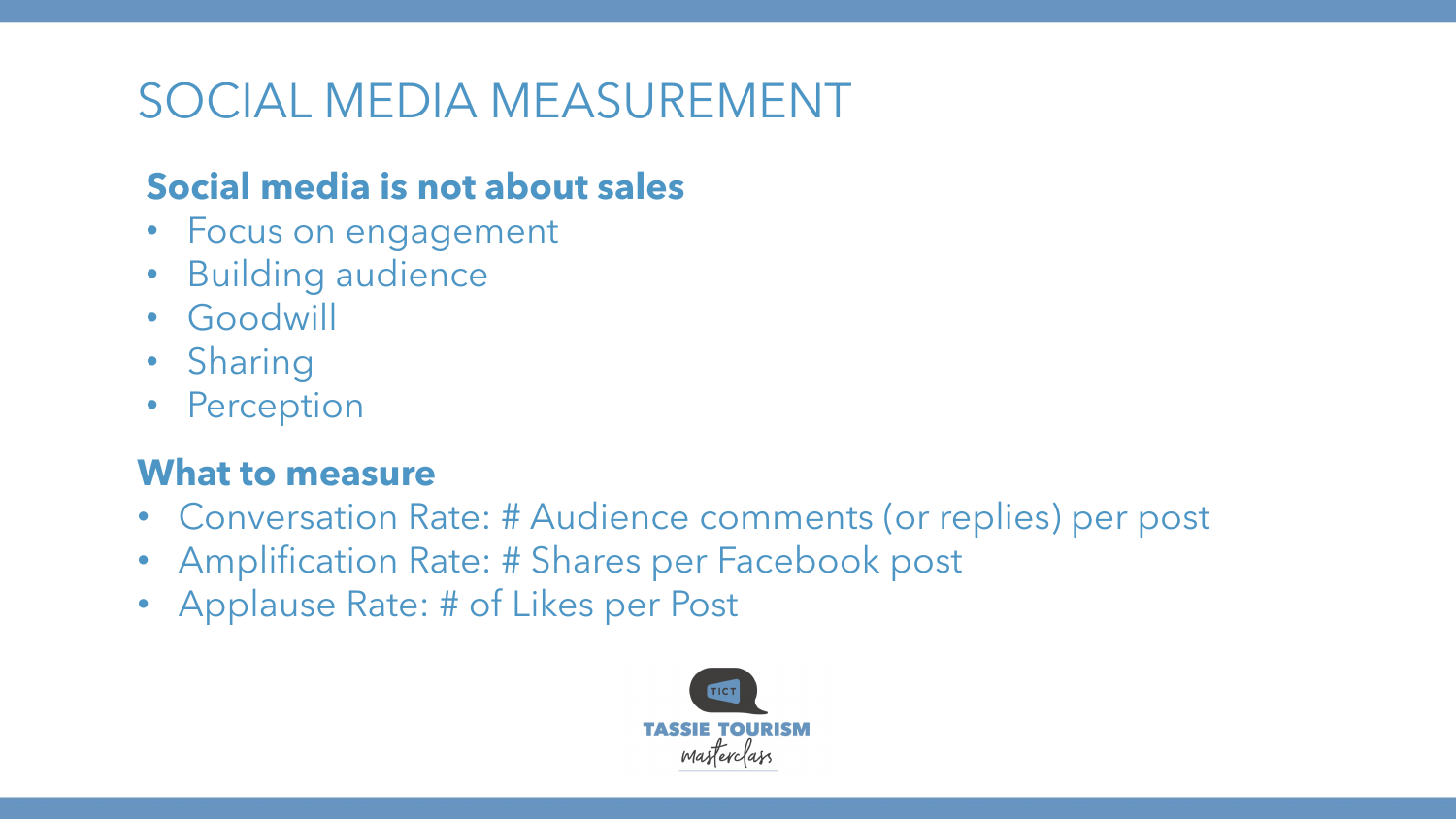## INFLUENCERS

An influencer is someone who has:

The power to affect the purchasing decisions of others because of his or her authority, knowledge, position, or relationship with his or her audience.

A following in a distinct niche, with whom he or she actively engages.

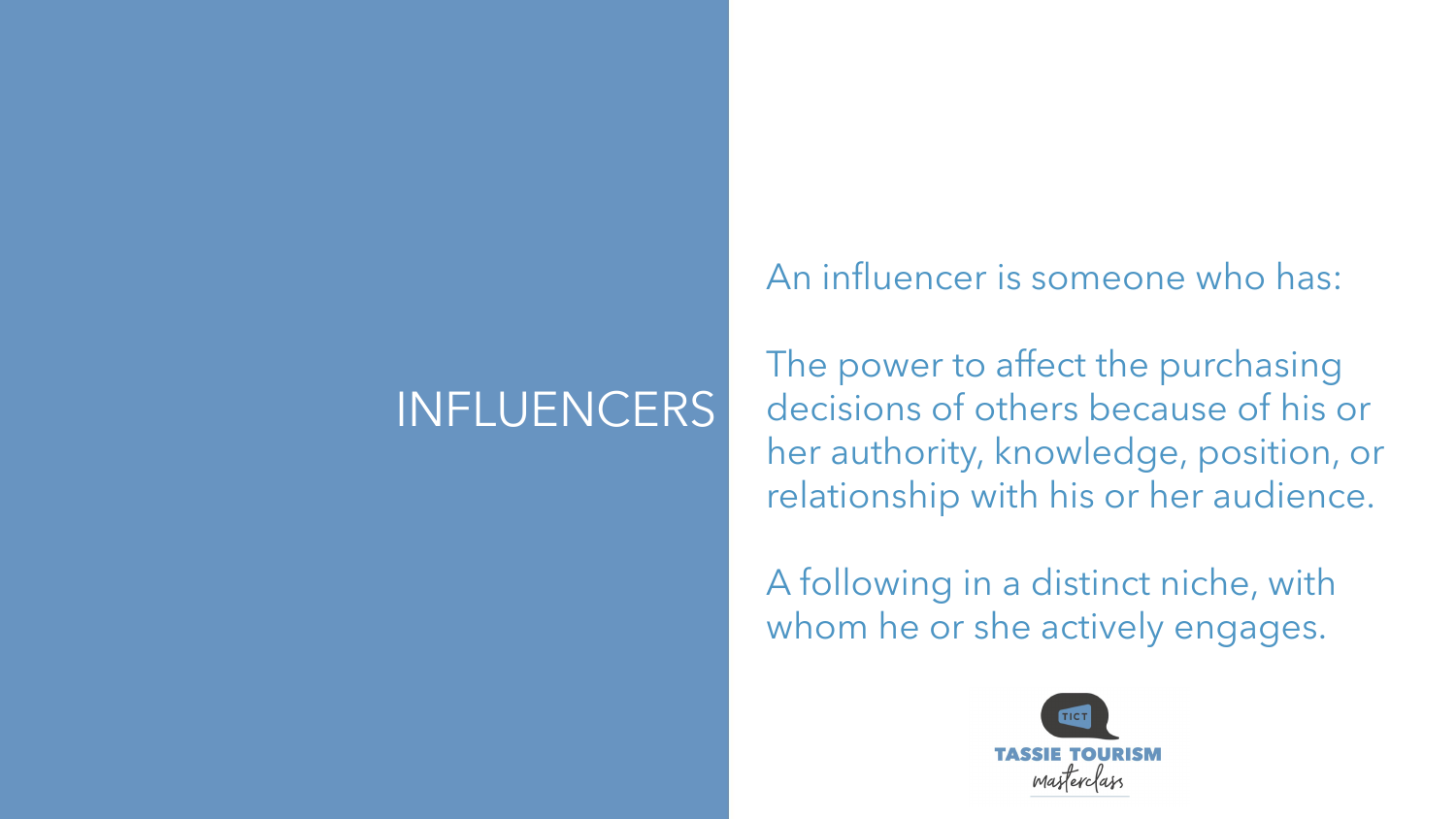## INFLUENCERS

Two things to consider before we can measure ROI:

- 1. What your objectives are, eg.
	- Drive additional sales
	- Increase social media followers or subscribers
	- Introduce new product

2. Who your influencers are Brand awareness campaigns would ask people to share or tag a friend. Sales oriented campaigns would compel people to "Click here to buy".



## **INFLUENCER MARKETING**

designed by **S** freepik.com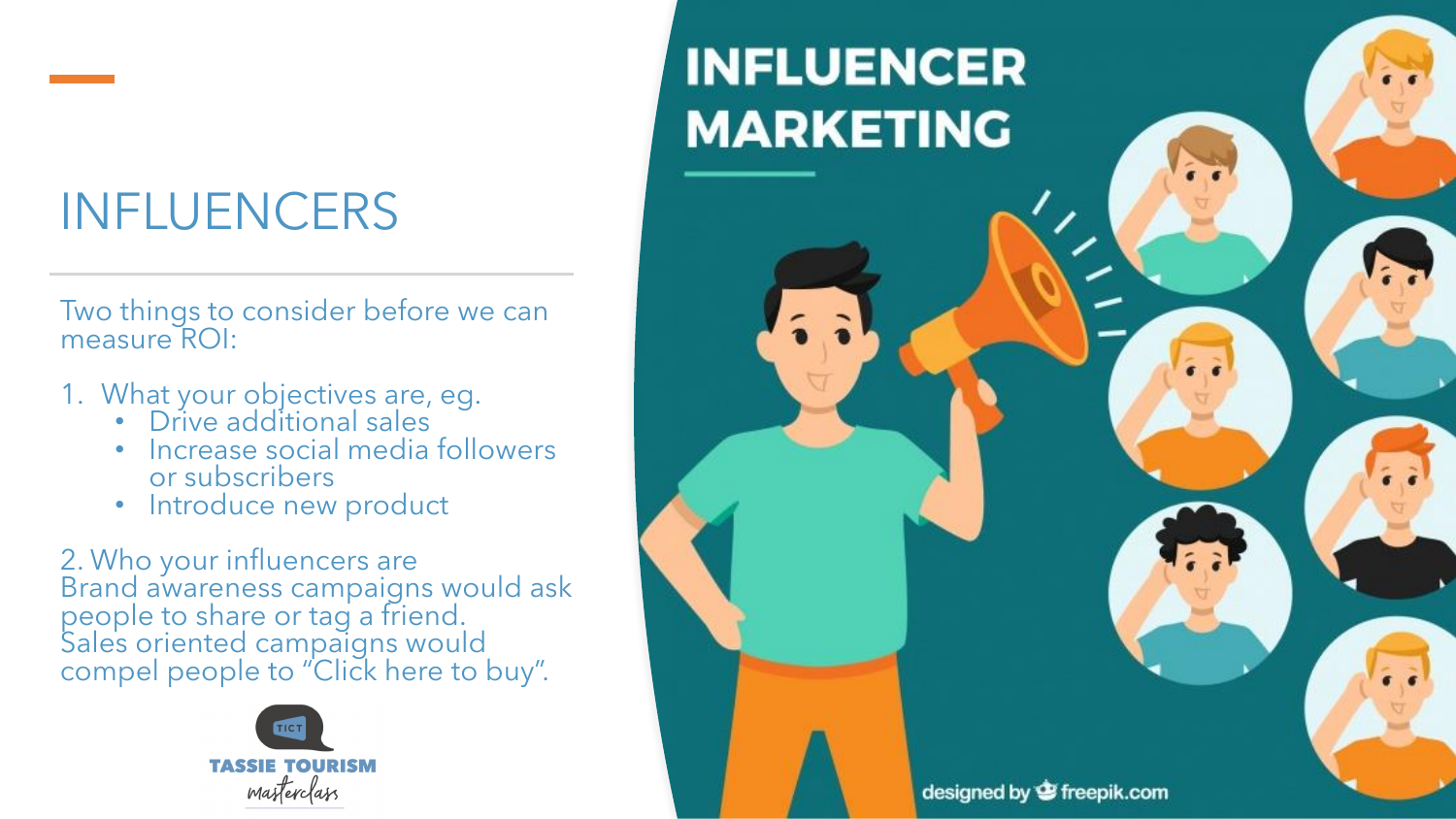## SEO

SEO, or search engine optimization, is an approach to marketing that helps your business show up at the top of search engine results pages (SERPs) when potential customers are looking for you online.

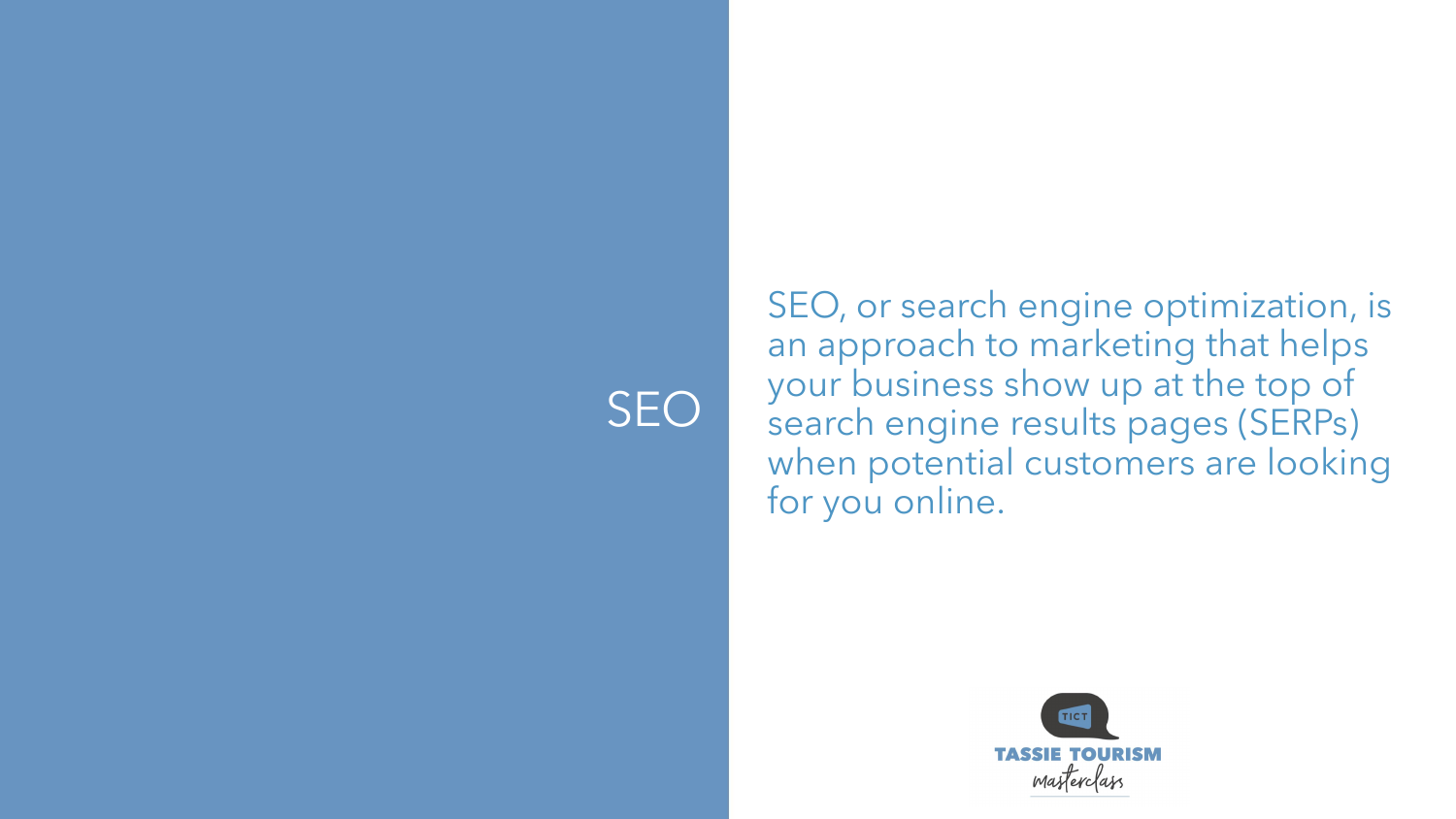## SEO MATTERS

Your website needs to work for you and connect you to where your customer are.

- Most people search before buying
- People read several pages of content your site
- Has a better bounce rate from organic search than links



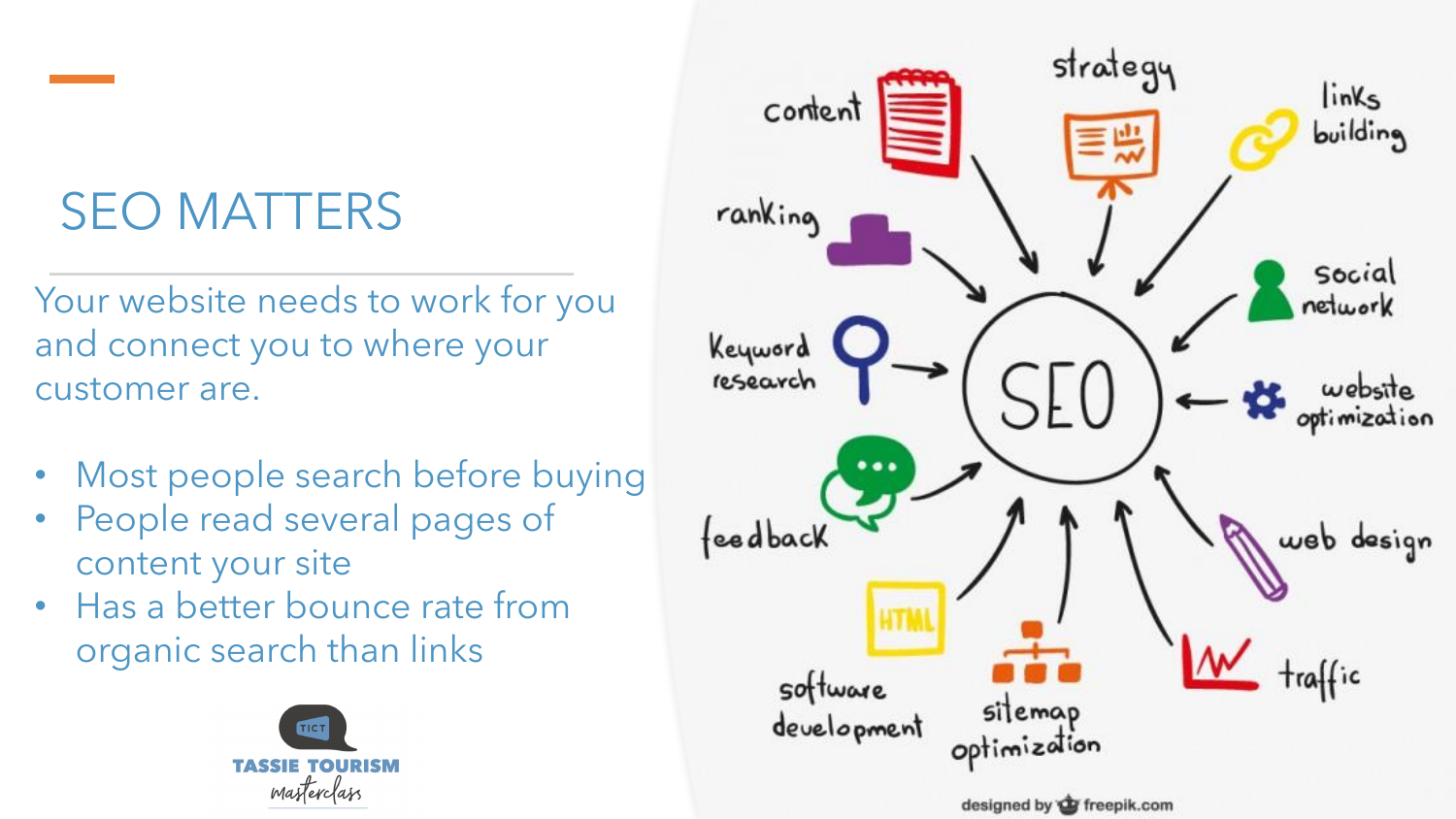## SO MUCH DATA AVAILABLE – METRICS TO MEASURE:

- Search Engine Marketing Ad Impressions
- Number of Clicks Ads
- Keyword Report
- Page Depth and Time-On-Site
- Time spent on important site or page
- Online purchase
- Viewed a pricing page
- Phone Calls
- Filled out a form
- Download of .PDF file
- Social interaction (share/like/follow)
- View of video
- Number of visitors to site
- Pages performance over another
- Traffic by search engine
- Traffic via device
- Geographic location
- Click through to social media accounts

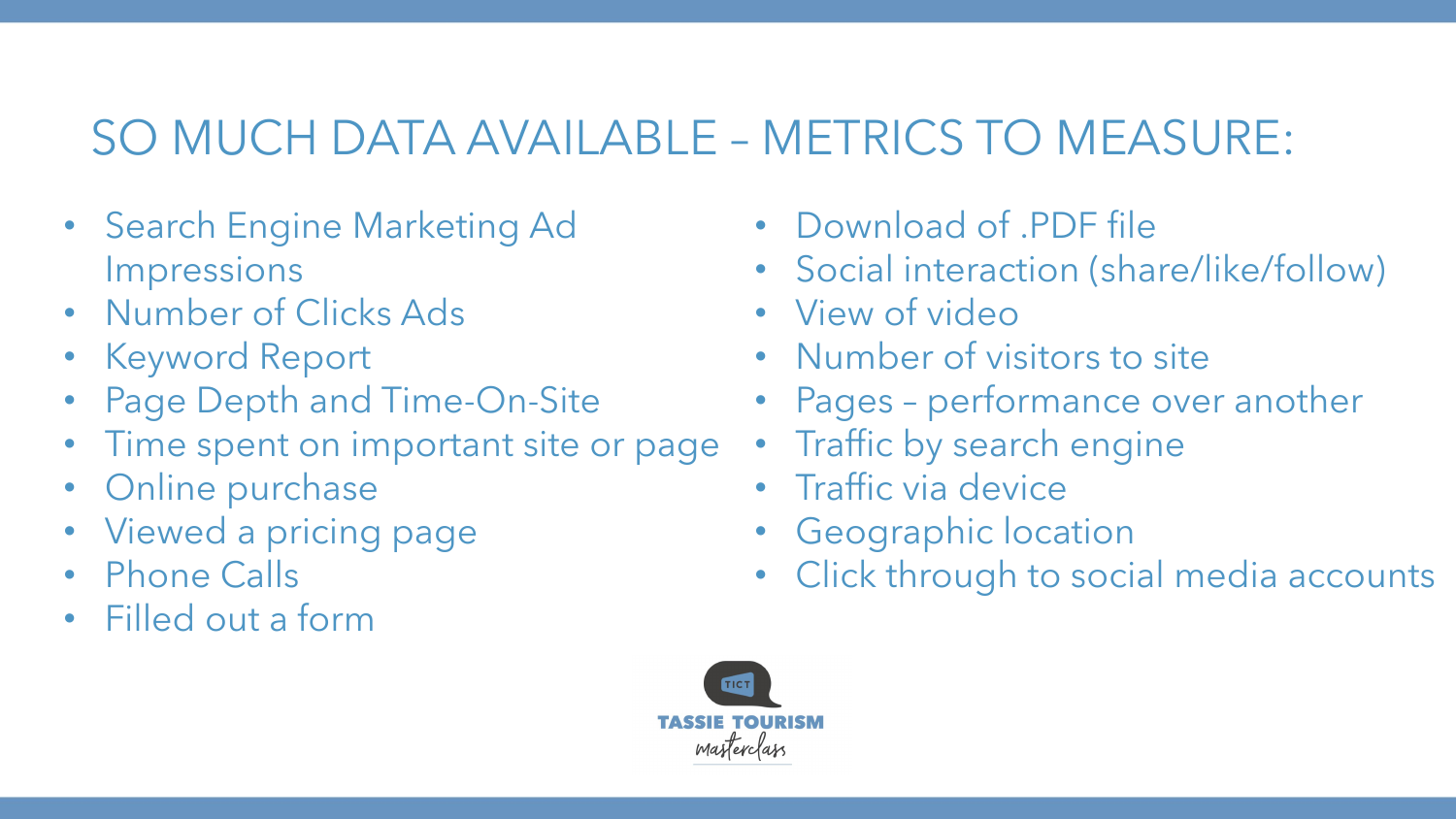## RECIPE FOR SUCCESS IN SEO

- Audit your website checking and fixing the following:
	- Loading time must be fast (use a page speed online tool to check)
	- Links must all work
	- Add amazing content
	- Keywords all used
	- Alt tag your images
	- Check of metatags and descriptions are not too long
	- Ensure you have a favicon on your site
- Google my business information and map location must be up to date
- Build your links
- Check what your competitors are doing

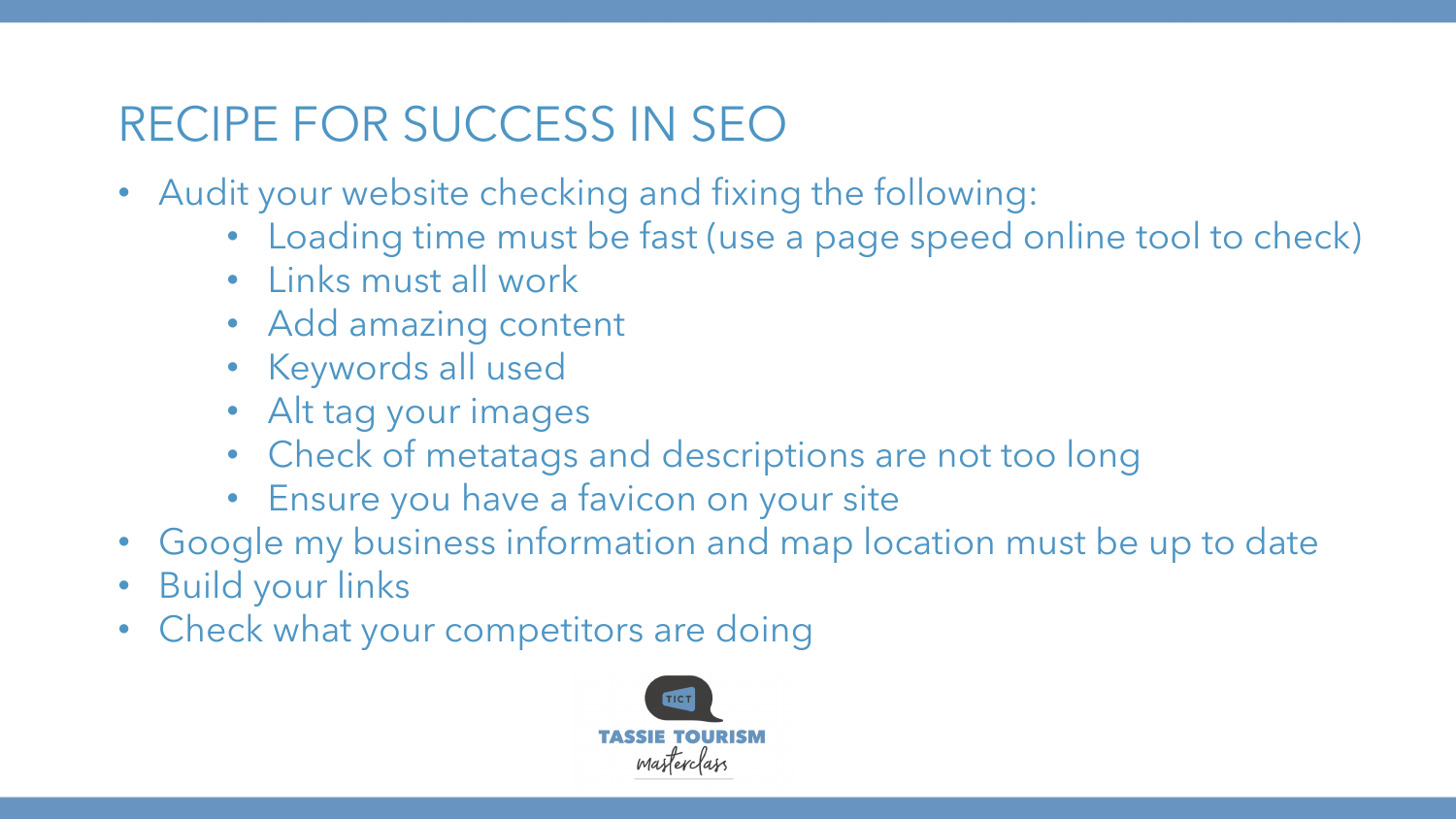

Paid or Organic – which is best for ROI? Well, both!

Paid results show up when companies pay Google for clicks Organic results are the ones that Google deems most relevant for the query

SEO is a long term strategy and can take a few months to make impact

SEM is great to speed up organic listings for brands that aren't established

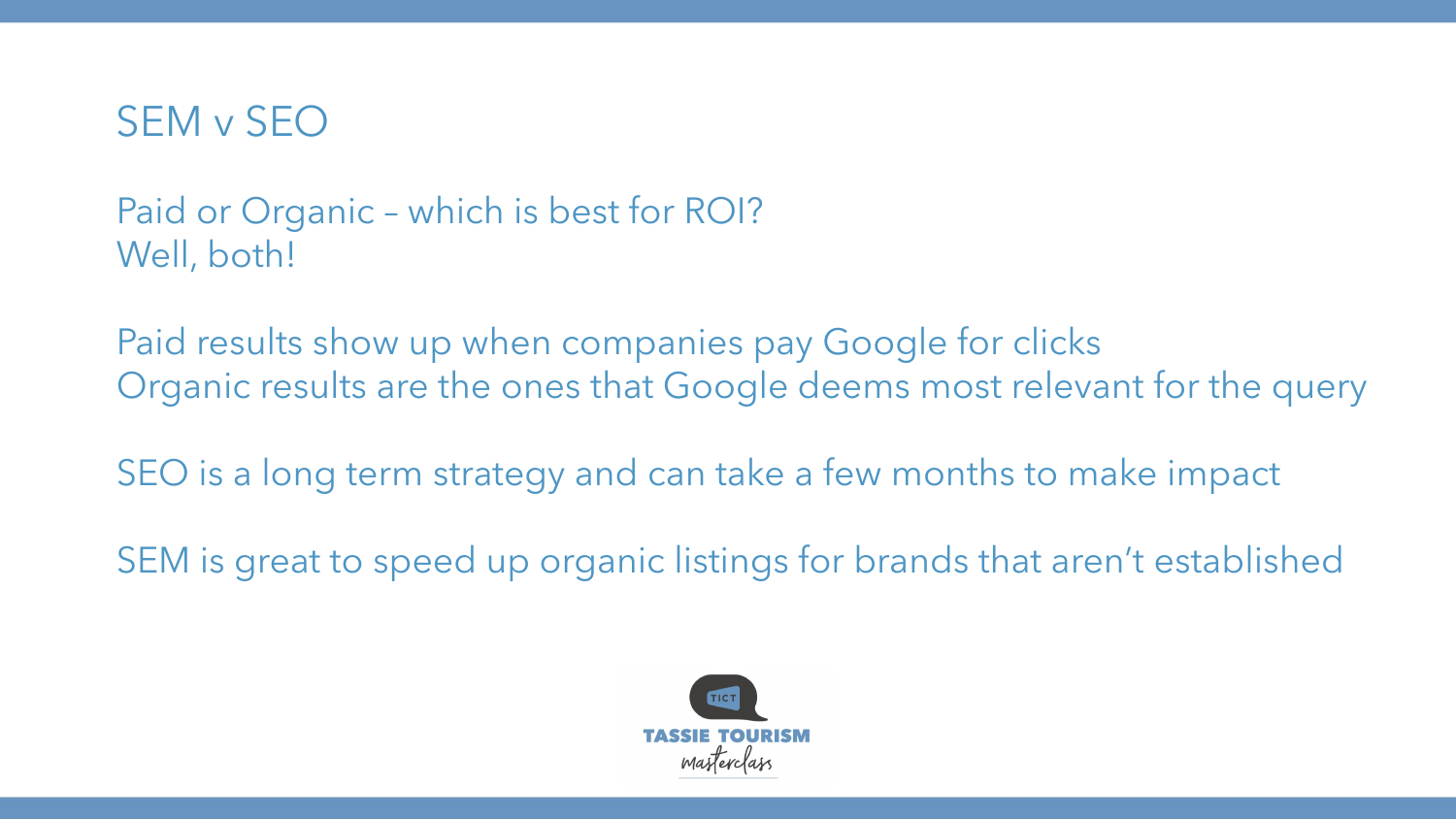## DIGITAL MARKETING INTELLIGENCE TOOLS

Monitor how your site is performing using. Google Marketing Platform includes analytics and more - FREE [https://marketingplatform.google.com/](https://marketingplatform.google.com/about/small-business/) about/small-business/

Measure how your competitors are doing [www.semrush.com](http://www.semrush.com/)

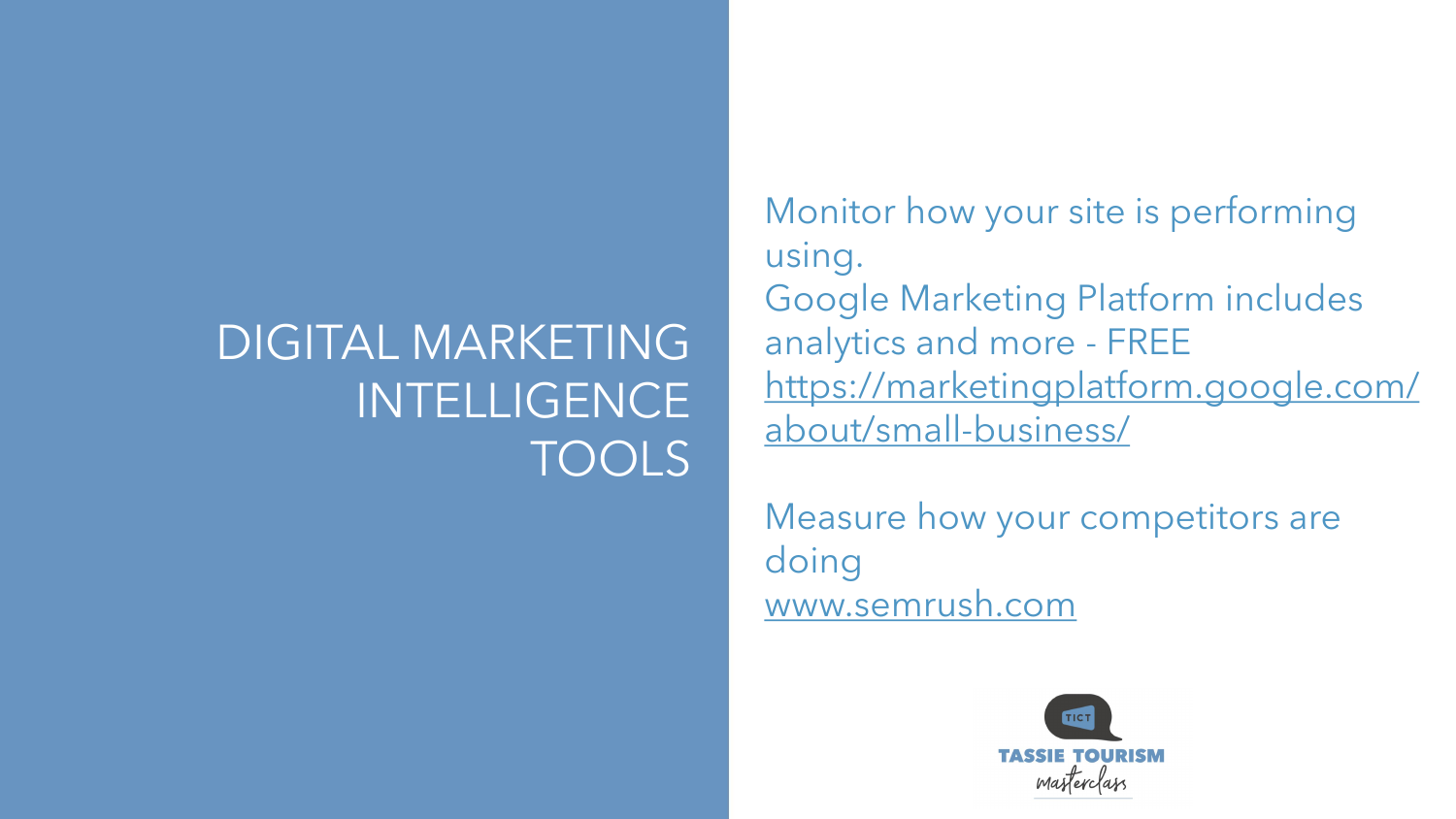## THE TOOLS NEEDED TO MEASURE MARKETING ACTIVITIES ARE ALL OUT THERE

#### But first,

- 1. Is your experience what your ideal customers want?
- 2. Is it priced to provide value?
- 3. Are your customers engaged after their experience?

Only when you can answer yes to these questions should you attempt to spend your hard-earned money on traditional or digital marketing activities to attract new customers.

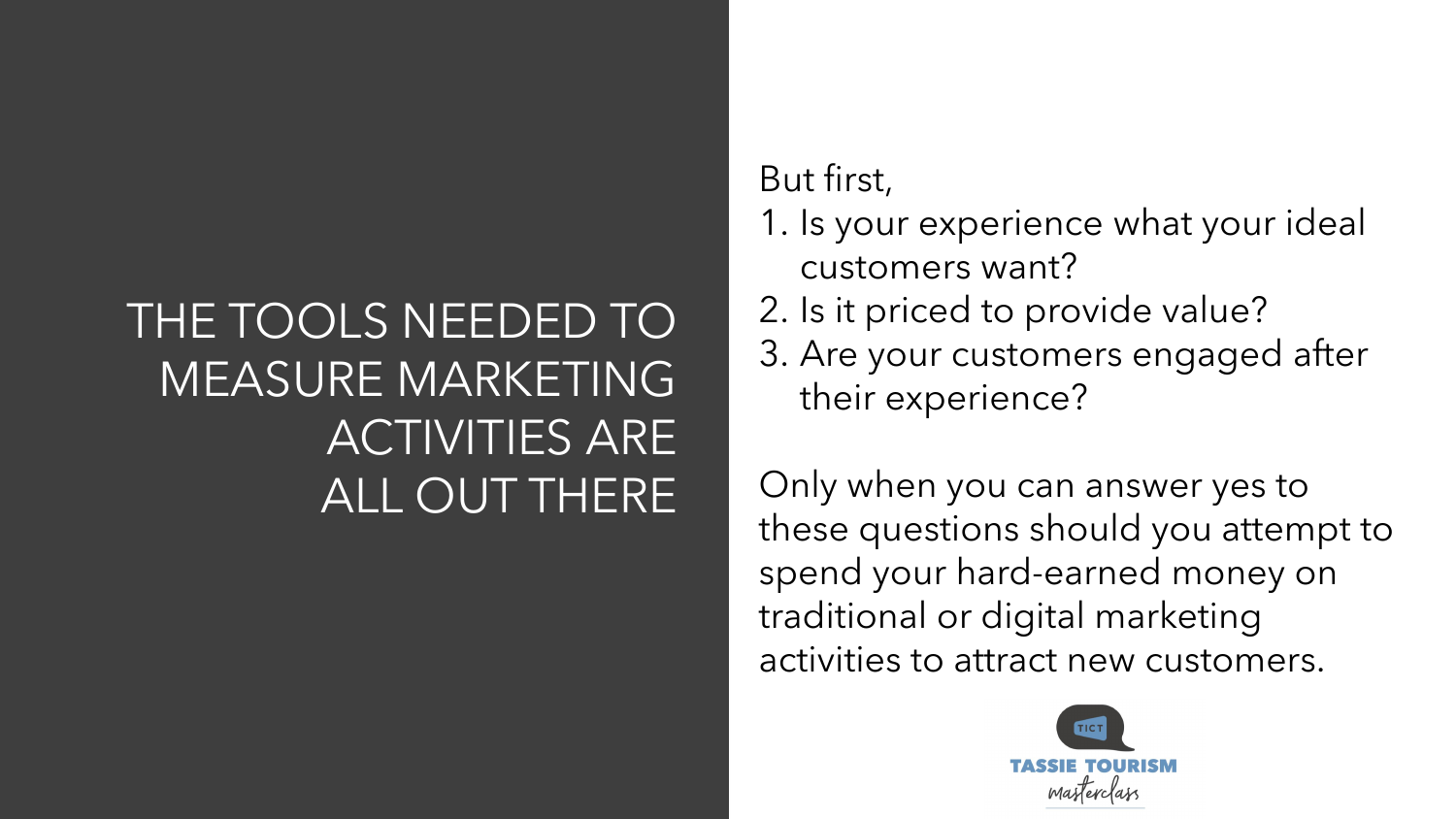#### AND FINALLY

Whatever you decide to undertake, don't rely on HOPE marketing – make sure you put the goals and measurements in place and monitor closely.

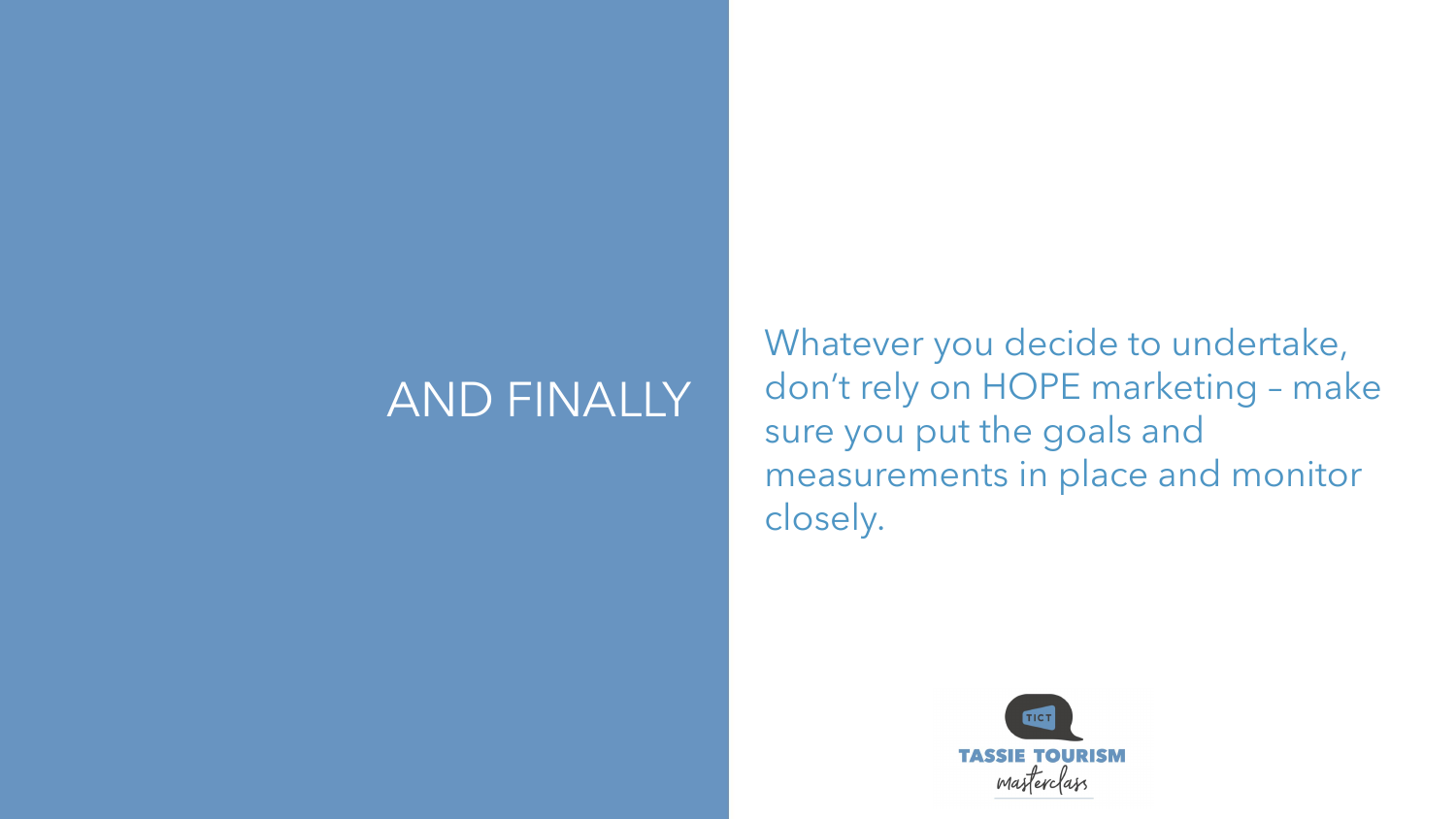#### THANK YOU

Presented by Sam Denmead Tourism, Marketing + Events Consultant **Green Hat Tourism**